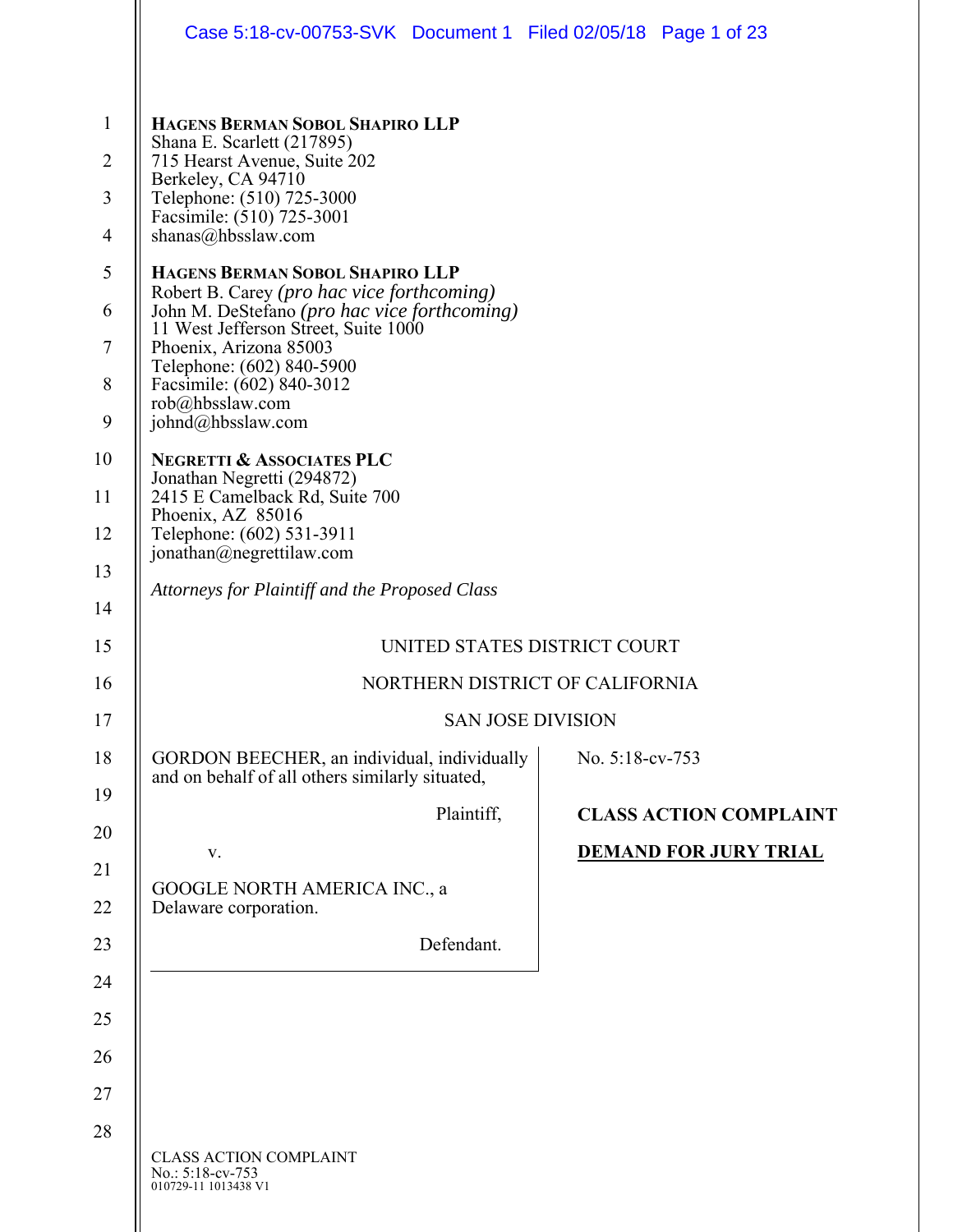| <b>TABLE OF CONTENTS</b>                                    |  |
|-------------------------------------------------------------|--|
| Ι.                                                          |  |
| П.                                                          |  |
| III.                                                        |  |
| IV.                                                         |  |
| A.                                                          |  |
| <b>B.</b>                                                   |  |
| V.                                                          |  |
| VI.                                                         |  |
| COUNT I VIOLATIONS OF THE CONSUMER LEGAL REMEDIES ACT       |  |
| COUNT II VIOLATION OF THE CALIFORNIA UNFAIR COMPETITION LAW |  |
| COUNT III VIOLATION OF THE CALIFORNIA FALSE ADVERTISING LAW |  |
|                                                             |  |
|                                                             |  |
|                                                             |  |
|                                                             |  |
|                                                             |  |
|                                                             |  |
|                                                             |  |
|                                                             |  |
|                                                             |  |
|                                                             |  |
|                                                             |  |
|                                                             |  |
|                                                             |  |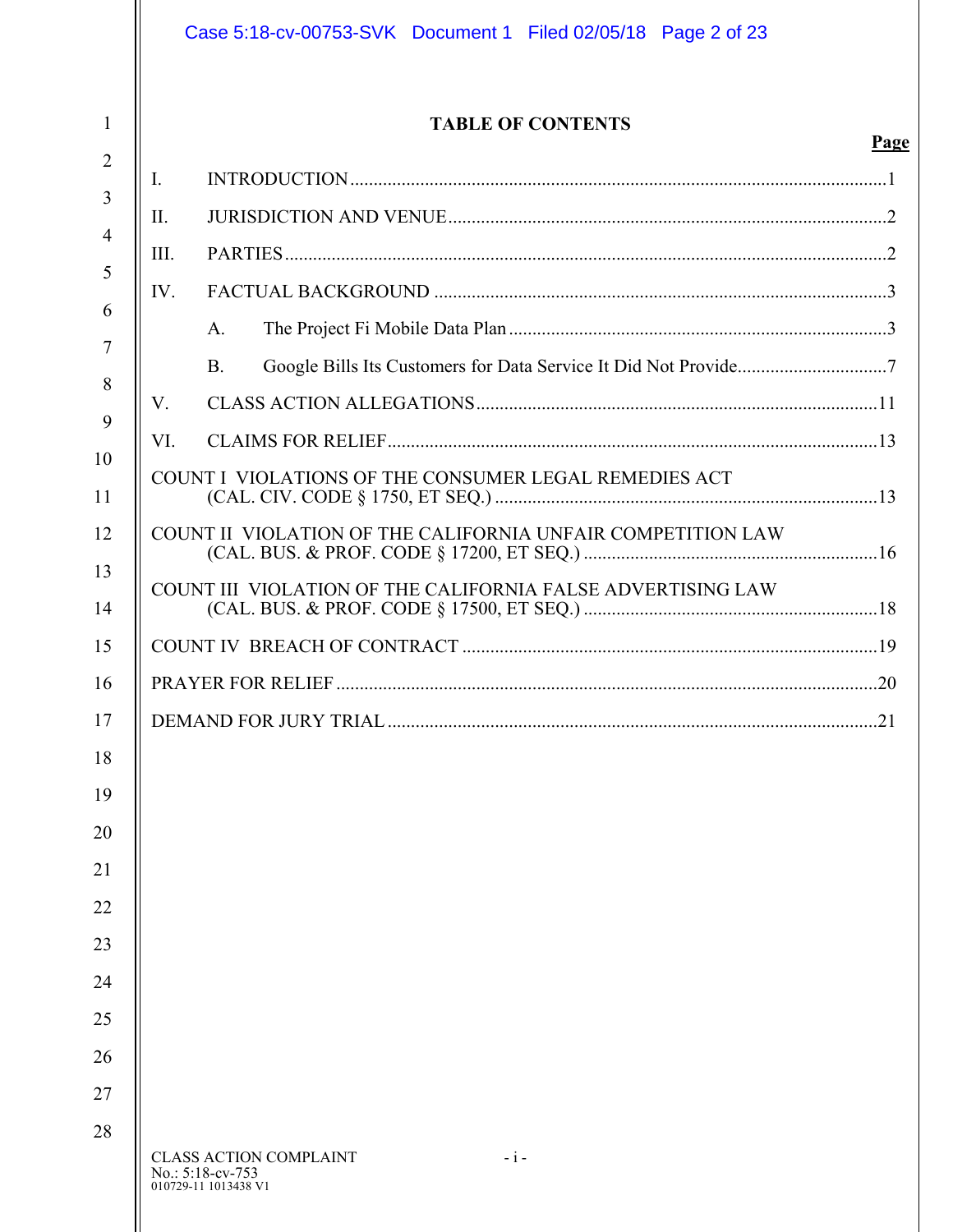### **I. INTRODUCTION1**

1. When a mobile phone service promises to charge its customers only for the data it provides to its customers, it cannot charge for data independently provided by third parties. When it agrees to bill on a per-gigabyte basis, the mobile phone service must track the usage of its data service accurately so that it bills its customers only for the data service that they use, and no more. When a mobile phone service makes such a promise and then bills its customers for data that customers obtain independently, it violates the contractual rights of its customers as well as California law prohibiting fraud, unjust enrichment, and unlawful, unfair, and deceptive practices.

9 10 11 12 13 14 15 16 17 18 19 20 21 22 23 2. Gordon Beecher ("Plaintiff") is suing Google North America Inc. ("Google" or "Defendant") over Google's practice of billing its mobile data customers for data usage beyond what Google's service itself provides. Google provides mobile phone and data services under a program entitled "Project Fi." Through the Project Fi service, Google provides customers with access to mobile data services in partnership with various mobile data carriers. Google promises to deliver mobile data and bill customers per each gigabyte that customers use through the Project Fi system and its affiliated networks. But instead of tracking the data service customers receive using Project Fi and its affiliates, Google's software tracks the data service that customers receive from any source and then takes credit for such service. This means that Google takes credit, and bills customers, for data delivered over the customers' home networks and public wi-fi connections that are available to the customer independent of Google and its mobile data partners. Google bills users for data obtained through alternate connections *even if Google is not providing access to that data service and in many cases the customers are paying the third parties who actually provide the service.* When a consumer pays separately for home wi-fi service or obtains free wi-fi service from an open connection, Google by its own admission cannot take credit and bill for it.

24 25

1

2

3

4

5

6

7

8

26

27

28

marketing, selling, and providing mobile data service while inaccurately and unlawfully billing its

3. Google has violated and continues to violate Plaintiff's rights under California law by

 $\frac{1}{1}$  $<sup>1</sup>$  Plaintiff, by and through his attorneys, based on his individual experiences, makes these</sup> allegations based on the investigation of counsel, and upon information and belief.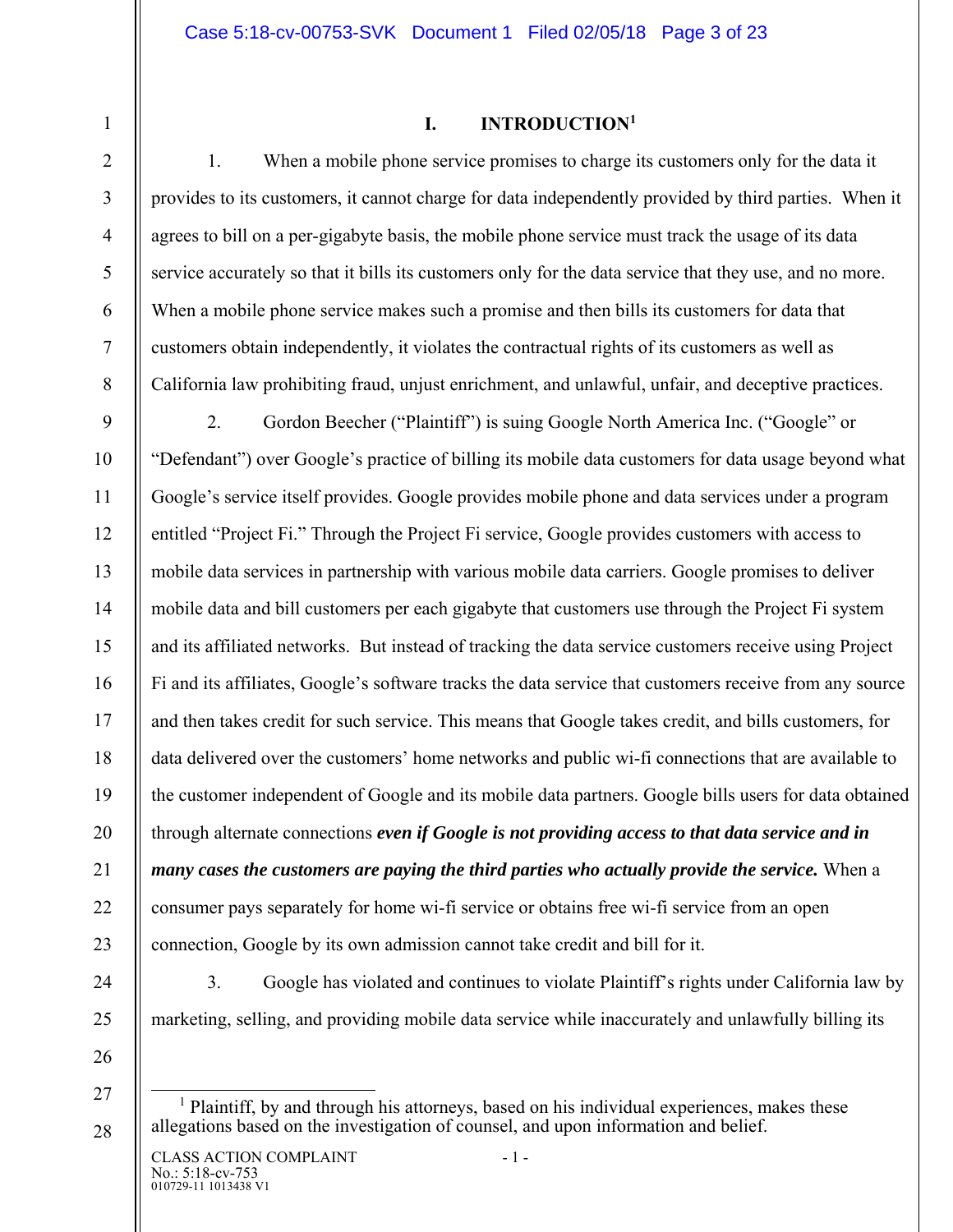#### Case 5:18-cv-00753-SVK Document 1 Filed 02/05/18 Page 4 of 23

customers for services that Google does not provide. This practice unjustly enriches Google at the expense of Plaintiff and class members. Google's conduct violates Plaintiff's rights under his written agreement with Google as well as California statutory and common law prohibitions of fraud, misrepresentation, unfair competition, and unjust enrichment. Plaintiff seeks, on behalf of himself and a class of similarly situated consumers, compensation from Google, as well as injunctive relief for violations of Plaintiff's rights flowing from Google's unlawful tracking of and billing for data not provided through its service.

8

9

10

11

12

13

14

15

16

17

18

19

20

21

22

23

24

25

1

2

3

4

5

6

7

#### **II. JURISDICTION AND VENUE**

4. This Court has subject matter jurisdiction pursuant to the Class Action Fairness Act of 2005, 28 U.S.C. § 1332(d), because at least one class member is of diverse citizenship from Defendant, there are more than 100 class members, and the aggregate amount in controversy exceeds \$5,000,000.

5. The Court has personal jurisdiction over Plaintiff because Plaintiff submits to this Court's jurisdiction. This Court has personal jurisdiction over Defendant because Defendant has its principal place of business in this district, Defendant transacts business in this district, and Defendant consented to the jurisdiction of the federal or state courts of Santa Clara County, California, in written terms of service on Google's website.

6. Venue is proper in this District under 28 U.S.C. § 1391(a) because a substantial part of the events or omissions giving rise to the claims occurred and/or emanated from this District and Defendant has caused harm to class members residing in this District. Further, venue is proper because Defendant has consented to the venue of the federal or state courts of Santa Clara County, California, in written terms of service on Google's website.

#### **III. PARTIES**

7. Plaintiff Gordon Beecher is a Colorado citizen and a consumer who has purchased and continues to purchase Google's Project Fi services for his personal use.

010729-11 1013438 V1 26 27 28 CLASS ACTION COMPLAINT - 2 -No.: 5:18-cv-753 8. Defendant Google North America Inc. is a Delaware corporation with its principal place of business in Mountain View, California. Google North America Inc. owns and operates the Project Fi mobile phone and data service as alleged throughout this Complaint.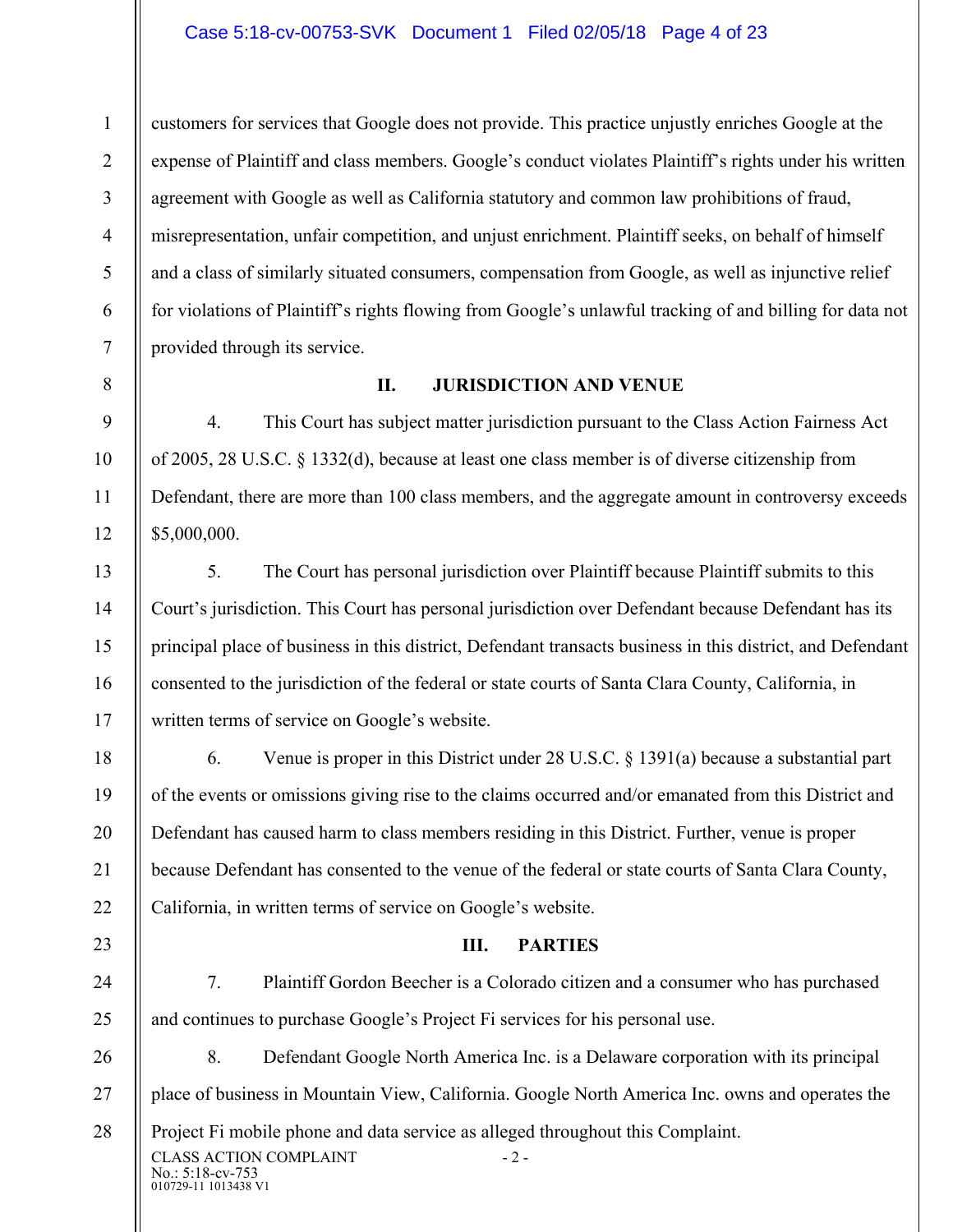9. Plaintiff brings this action individually and on behalf of a class of Google consumers as defined below.

1

2

3

4

5

6

7

8

9

10

11

12

13

14

17

18

19

20

21

22

23

24

25

26

## **IV. FACTUAL BACKGROUND**

## **A. The Project Fi Mobile Data Plan**

10. Among its broad assortment of internet-related services and products, Google offers a mobile phone and data service. Google calls the service "Project Fi." Google has partnered with several mobile data carriers to provide Project Fi users with access to mobile data on a pay-as-you-go basis.

11. Users of the mobile data service choose a monthly data allocation as an estimate of their monthly charge, but Google bills per gigabyte of data used. That is, Google generally charges \$10 per gigabyte of data actually used, whether as part of the pre-purchased data allocation or additional data used by the customer.

12. Google's Terms of Service falsely assure customers that Google will bill them only for their use of Google's products and services ("Services").

15 16 13. Under the Terms of Service, Google requires users only "to pay all applicable charges for the Services you use."

14. The Terms of Service authorize Google only "to automatically collect payments of all charges associated with the use of the Services from your designated payment method."

15. And through the Terms of Service, Google promises that it will use information collected from customers' devices to "[b]ill you and collect payment for the Services and devices that you [customers] purchased."

16. Price and billing method are central and material considerations for consumers shopping for and purchasing a mobile data plan. Google advertises Project Fi primarily through its website, fi.google.com. Reasonable consumers considering whether to purchase Google's mobile data plan would investigate Google's website to determine how the plan is priced and billed, and they regularly do consult and rely upon it. Whether data usage is billed at a flat monthly rate or on a pay-as-you-go basis is of paramount importance to the average consumer, as is the rate at which data

28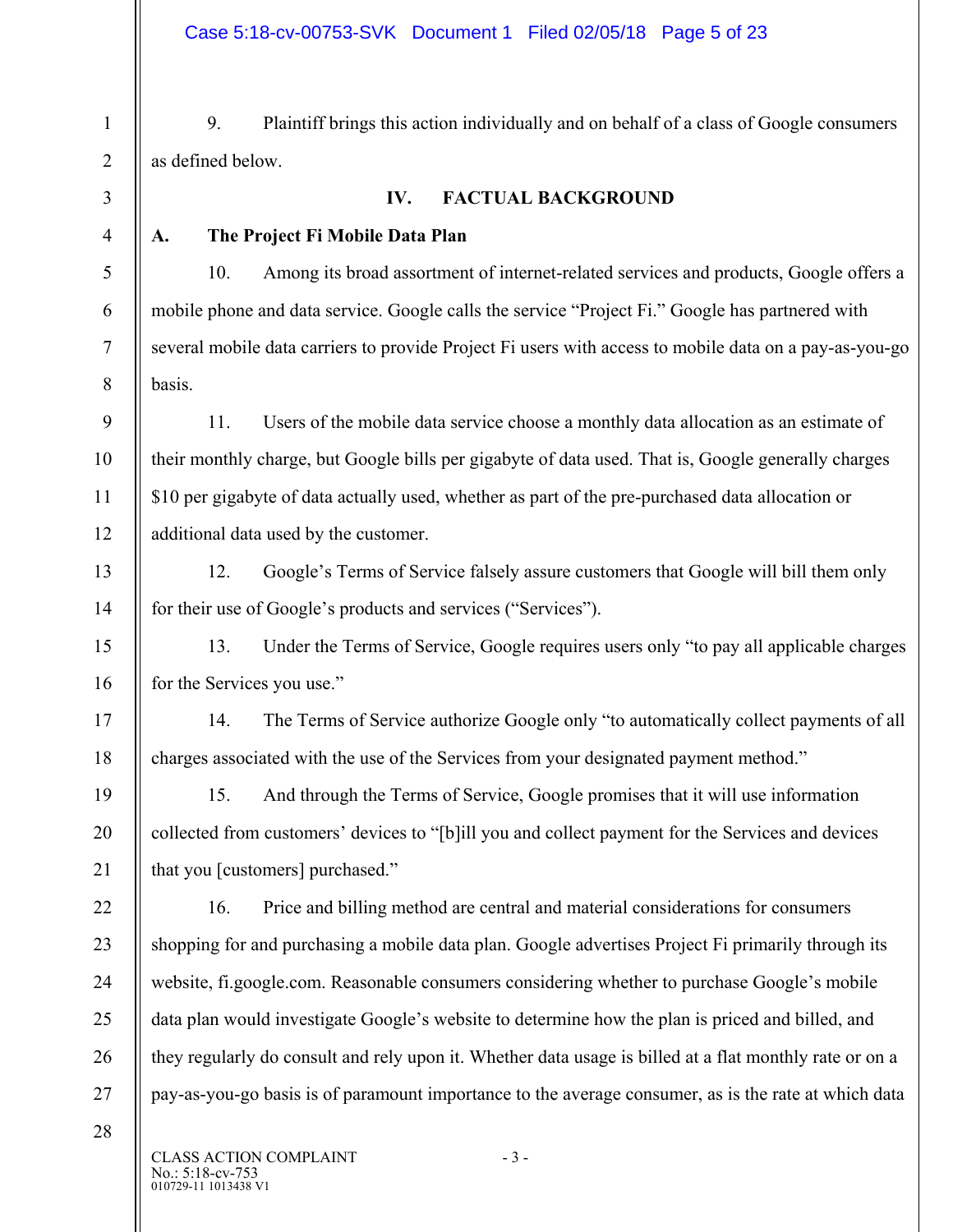usage is billed. Consumers generally expect and assume that a mobile data service provider will not bill them for mobile data that they obtain independently from other sources.

17. Google's website contains numerous prominent statements, including the Terms and Conditions above, which misrepresent that accuracy and affordability of the mobile data plan. Google consistently emphasizes that customers will be billed only for the data provided through Google's service even though Google bills for data that the users access independent of Google and its affiliated networks. Google falsely assures customers that they will not be billed for data that they do not receive or need from Google.

18. Through early 2018, Google's home page for the mobile data plan stated in large, bold type: "Never pay for unused data. Mmm…sweet. \$10/GB for data you use and credit back for data you don't. No contracts and no sneaky fees."

19. Immediately below that text, a link to "Plan Details" leads to a page that states "Never pay for unused data" and "Data \$10/GB" in large print.

20. Google's home page for the mobile data plan currently states that the plan "makes saving twice as sweet" and assures consumers that "Bill Protection makes sure you're never paying for data you don't need."

21. Google's Frequently Asked Questions page for Project Fi specifically assures consumers that they will never be billed for data obtained from other sources independent of Google's mobile data service.

22. The Frequently Asked Questions link is prominently displayed at the top of the service's home page alongside links regarding "Plan," "Phones," and "Coverage." Under the heading "Plan and Pricing" in the Frequently Asked Questions, in response to the question "Am I charged for data usage when I'm connected to an open Wi-Fi hotspot or my home Wi-Fi?" Google states, "No, you are not charged for the data you use when connected to open or home Wi-Fi. We only charge \$10 per GB for the cellular data you use."

26 27 23. In 2015 and 2016, Google emphasized the accuracy of its billing plan and its promise not to bill customers for data they independently obtain, by stating on its website, "Never pay for

010729-11 1013438 V1 CLASS ACTION COMPLAINT - 4 -No.: 5:18-cv-753

28

1

2

3

4

5

6

7

8

9

10

11

12

13

14

15

16

17

18

19

20

21

22

23

24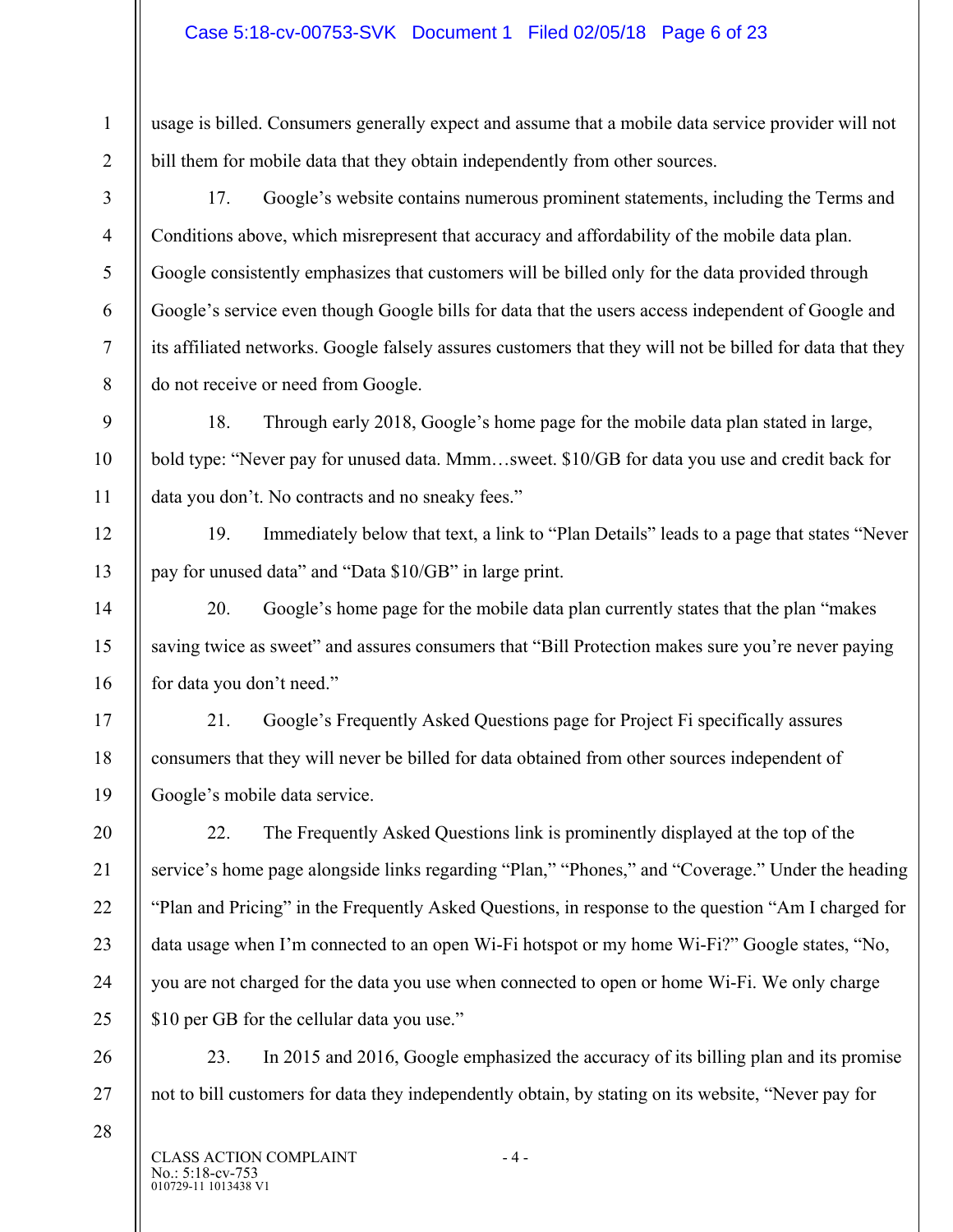#### Case 5:18-cv-00753-SVK Document 1 Filed 02/05/18 Page 7 of 23

1 2 unused data . . . you pay only for what you use." Google further promised "A bill that's easy to understand."

24. In 2017, Google continued with the same marketing angle, stating on its website, "Get credited for the data you don't use" and "You should never pay for something you don't use."

25. In 2015, Google published a promotional video stating that Project Fi offers "prices that make sense, and tech that just works."

26. In 2017, Google published a promotional video with the caption, "A simple plan with no contracts and no hidden fees."

27. In 2017, Google published a promotional video addressing the cost of its mobile data service. The 15-second spot states, "Save for the things you want" while a beaming woman adds a giant porcelain owl to her owl shrine. A second caption reads, "By never paying for data you don't use."

28. In 2017, Google published a second promotional video addressing the cost of its mobile data service. The 15-second spot states, "Save for the things you want" while a man hefts a large bonsai tree into his bonsai salon. A second caption reads, "By never paying for data you don't use."

29. As a further demonstration of Google's offer to charge users only for the data that they access through Google's service, the Project Fi website contains a calculator allowing visitors to calculate the monthly expense of the service based on the number of lines, the amount of monthly data requested, and the amount of that data allocation that remains unused at the end of the month.

30. The clear implication of the fee calculator is that users will only be charged for the data obtained by way of Google's mobile data service—the reason their data usage is measured against the monthly allocation—and that users will be rewarded for using less than all of the data allocation that they pre-purchase from Google.

31. Google further touts the affordability of its mobile data service on its website with the catchphrase, "All the bells and whistles without the nickels and dimes."

27 28

3

4

5

6

7

8

9

10

11

12

13

14

15

16

17

18

19

20

21

22

23

24

25

26

010729-11 1013438 V1 CLASS ACTION COMPLAINT - 5 -No.: 5:18-cv-753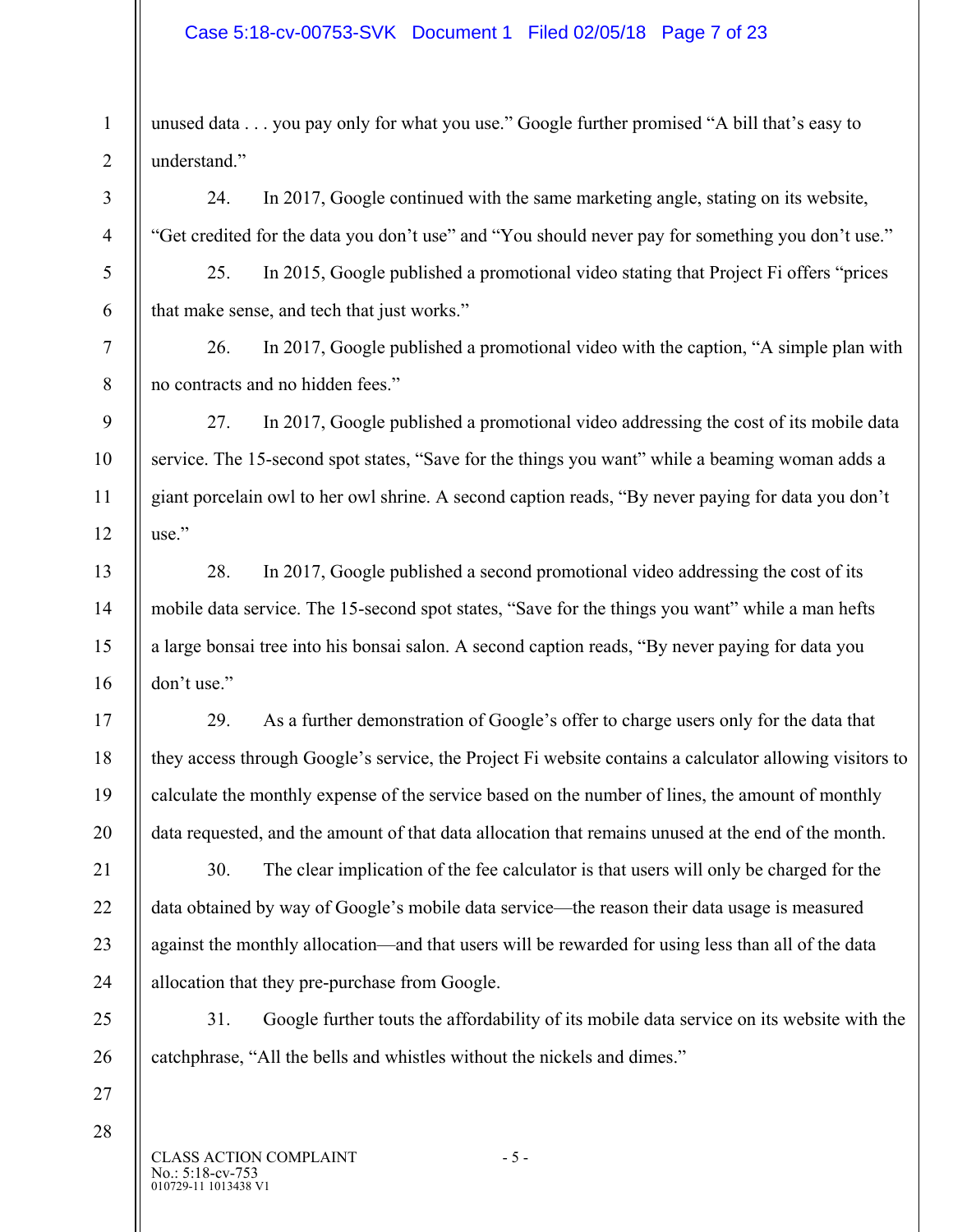# Case 5:18-cv-00753-SVK Document 1 Filed 02/05/18 Page 8 of 23

| $\mathbf{1}$   | 32.                                                                                                   | Google promises its customers that they will be rewarded for limiting their usage of                 |  |
|----------------|-------------------------------------------------------------------------------------------------------|------------------------------------------------------------------------------------------------------|--|
| $\overline{2}$ | Google's data service because the service lets them "[r]ake in credits for [their] unused data with a |                                                                                                      |  |
| $\mathfrak{Z}$ | contract-free plan."                                                                                  |                                                                                                      |  |
| $\overline{4}$ | 33.                                                                                                   | Google promises prospective customers that they will "never pay for unused data."                    |  |
| 5              | 34.                                                                                                   | Google advertises Project Fi as being "Fair and simple. Just the phone plan you've                   |  |
| 6              | been craving."                                                                                        |                                                                                                      |  |
| $\tau$         | 35.                                                                                                   | Google has also promoted the accuracy and ease of its billing system on Twitter. In                  |  |
| 8              |                                                                                                       | early 2018, Google posted, "Get data by the slice, or the pie, and only pay for the gigs you use."   |  |
| 9              | 36.                                                                                                   | On Halloween 2017, Google posted on Twitter, "When it comes to pricing, we creep                     |  |
| 10             |                                                                                                       | it simple. Learn more about our plan."                                                               |  |
| 11             | 37.                                                                                                   | In August 2017, Google posted on Twitter, "Getting automatic credits back for                        |  |
| 12             |                                                                                                       | unused data is kind of like finding a lucky penny (but way easier)."                                 |  |
| 13             | 38.                                                                                                   | Numerous media outlets have relied on false statements by Google on its website and                  |  |
| 14             | elsewhere to inform the public about the billing system.                                              |                                                                                                      |  |
| 15             | 39.                                                                                                   | For instance, based upon Google's public marketing statements, Forbes reported that                  |  |
| 16             | Project Fi "has straightforward pricing and usage info" and that users "set how much you think        |                                                                                                      |  |
| 17             |                                                                                                       | you'll need in data each month and then are only charged for exactly how much you use."              |  |
| 18             | 40.                                                                                                   | Based upon Google's public marketing statements, tech website The Verge reported                     |  |
| 19             | in 2017, "[Y] ou pay \$20 per month for your phone and \$10 per GB of data that you use. That's       |                                                                                                      |  |
| 20             | pretty much it."                                                                                      |                                                                                                      |  |
| 21             | 41.                                                                                                   | Based upon Google's public marketing statements, tech website Androidcentral                         |  |
| 22             |                                                                                                       | reported in 2018, "Project Fi is focused on simplified billing. You pay \$20 per month for unlimited |  |
| 23             | talk and texting, and a flat rate of \$10 per gigabye of data used."                                  |                                                                                                      |  |
| 24             | 42.                                                                                                   | Based upon Google's public marketing statements, PC Magazine reported in 2017,                       |  |
| 25             |                                                                                                       | "Fi's plans can cost less than they appear to because you only get charged for the data you use."    |  |
| 26             |                                                                                                       |                                                                                                      |  |
| 27             |                                                                                                       |                                                                                                      |  |
| 28             |                                                                                                       |                                                                                                      |  |
|                | No.: 5:18-cv-753                                                                                      | <b>CLASS ACTION COMPLAINT</b><br>$-6-$                                                               |  |

No.: 5:18-cv-753<br>010729-11 1013438 V1

 $\parallel$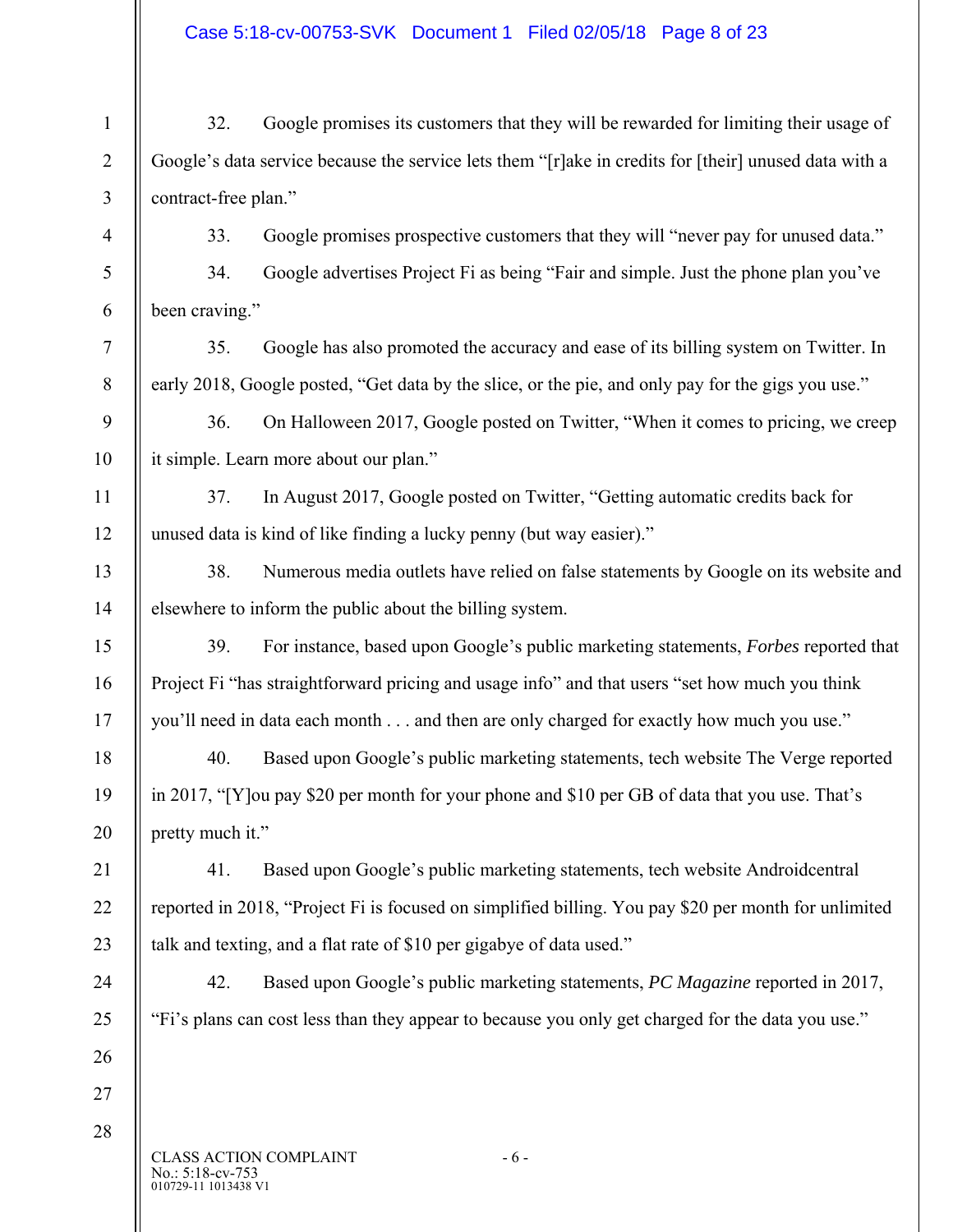010729-11 1013438 V1

No.: 5:18-cv-753

# **B. Google Bills Its Customers for Data Service It Did Not Provide**

43. In early August 2017, Plaintiff Gordon Beecher switched his cell phone service to Project Fi.

44. Later that same month, Mr. Beecher began receiving notices from the Project Fi software on his phone reflecting his data usage. The data usage notices were not correct because they included data that Mr. Beecher had received from data services unrelated to Project Fi.

45. Each month, while connected to third-party (non-Project Fi) wi-fi connections that are separately arranged or free, Mr. Beecher accesses approximately 4-14 gigabytes of data from wireless internet providers other than Google.

46. For example, the data usage indicator on Mr. Beecher's phone confirms that he accessed only 2-3 gigabytes of data for one month via mobile wireless, while he accessed approximately 6-7 gigabytes of data from other wireless internet services such as his home wireless network. A screenshot of Mr. Beecher's phone showing similar usage (3.11GB of mobile data and 6.03GB of non-mobile wifi data) for the August-September 2017 billing cycle appears below:

|                                                                           | 6.0880000    |                                      | © ♥ * 2 96% Q 3:10 |   |         |
|---------------------------------------------------------------------------|--------------|--------------------------------------|--------------------|---|---------|
|                                                                           | $\leftarrow$ | Data usage                           |                    | 0 | ÷       |
|                                                                           |              |                                      |                    |   |         |
|                                                                           |              | 0B                                   |                    |   | 3.11 GB |
|                                                                           |              | Data saver                           |                    |   |         |
|                                                                           |              | On                                   |                    |   |         |
|                                                                           |              | Mobile                               |                    |   |         |
|                                                                           |              | Mobile data                          |                    |   |         |
|                                                                           |              | Mobile data usage                    |                    |   |         |
|                                                                           |              | 3.11 GB used between Aug 19 - Sep 18 |                    |   |         |
|                                                                           |              | <b>Billing cycle</b>                 |                    |   |         |
|                                                                           |              | Monthly starting 19                  |                    |   |         |
|                                                                           |              | Wi-Fi                                |                    |   |         |
|                                                                           |              | Wi-Fi data usage                     |                    |   |         |
|                                                                           |              | 6.03 GB used between Aug 20 - Sep 17 |                    |   |         |
|                                                                           |              | Network restrictions                 |                    |   |         |
|                                                                           |              | 1 restriction                        |                    |   |         |
|                                                                           |              |                                      |                    |   |         |
| <b>CLASS ACTION COMPLAINT</b><br>$\text{No} \cdot 5.18 - \text{cv} - 753$ |              | $-7-$                                |                    |   |         |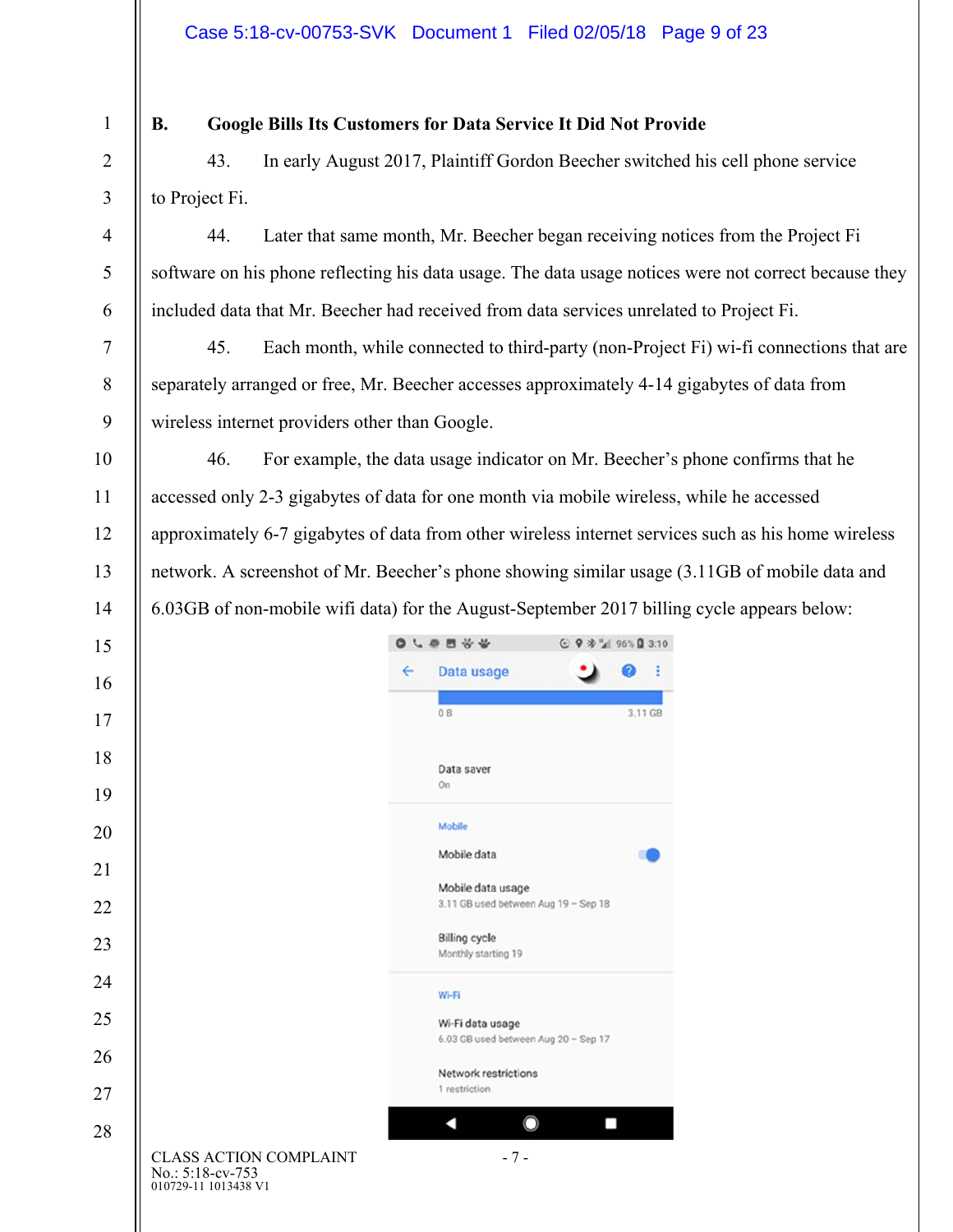## Case 5:18-cv-00753-SVK Document 1 Filed 02/05/18 Page 10 of 23

47. Nonetheless, even though Google did not provide non-mobile data service or bear the expense of it, Google tracked Mr. Beecher's use of data across all services, including non-Google, non-mobile data services. A screenshot of Mr. Beecher's phone showing that the Project Fi app failed to distinguish between mobile and non-mobile data usage for the August-September 2017 billing cycle appears below:



48. Because Google calculated charges based upon Mr. Beecher's total data usage across all services not limited to Google's, Google wrongly charged Mr. Beecher for the use of data service that Google did not provide. Google billed Mr. Beecher for the use of other data services even when the mobile data feature on his phone was disabled, proving that Google billed Mr. Beecher for the use of data service that he could not have been receiving through Google's service.

49. Google automatically charged Mr. Beecher's Google Payments account for his data use for August-September and the succeeding months.

010729-11 1013438 V1 CLASS ACTION COMPLAINT - 8 -No.: 5:18-cv-753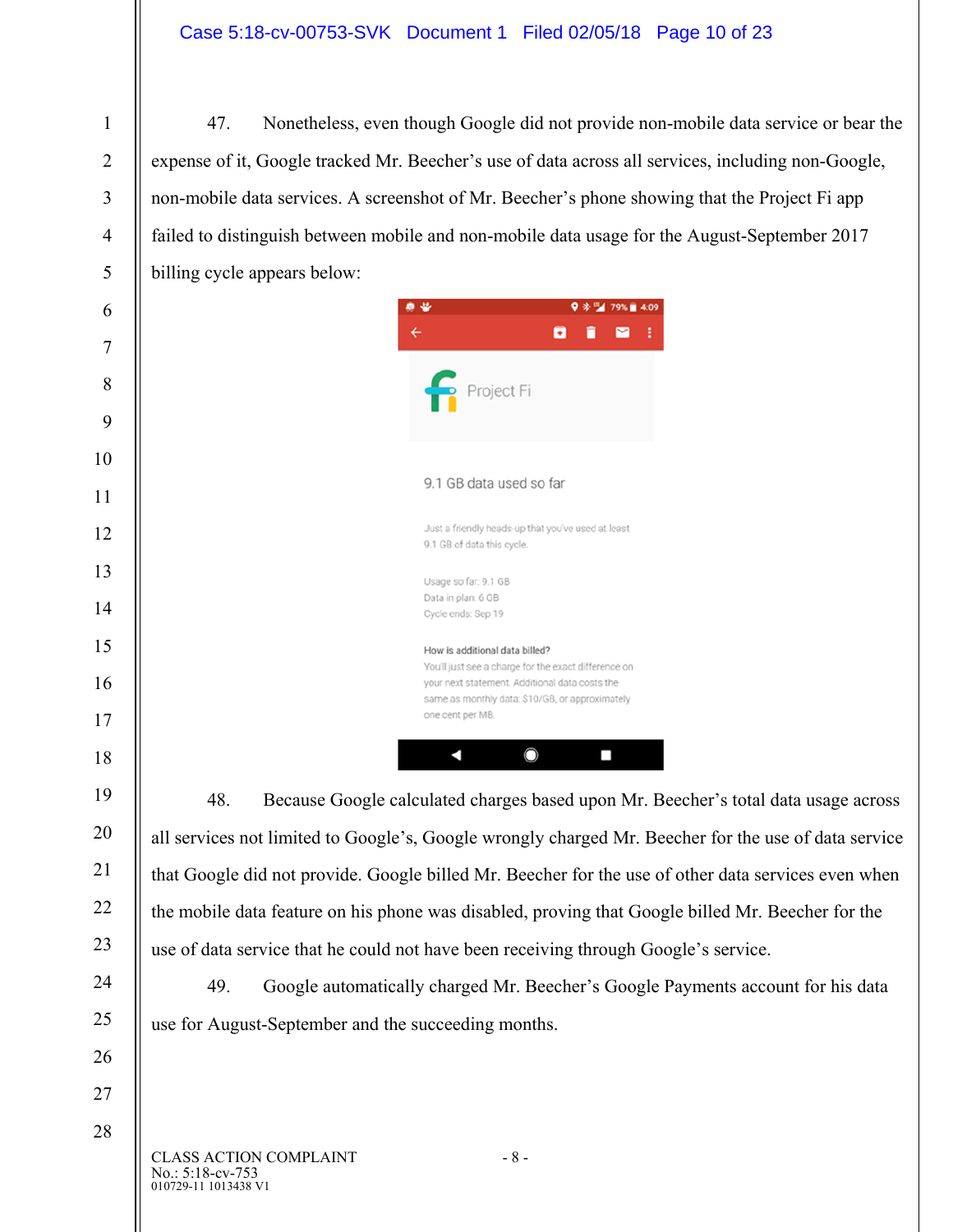#### Case 5:18-cv-00753-SVK Document 1 Filed 02/05/18 Page 11 of 23

9

10

11

12

13

14

15

16

17

18

19

20

21

22

23

24

50. Google charged Mr. Beecher for the use of approximately 6-11 gigabytes per month, at \$10 per gigabyte, that Mr. Beecher had obtained from other data service providers, resulting in overcharges totaling more than \$200 over the first three months of his contract with Project Fi.

51. Google's charges for data obtained from unrelated data service providers were made without authorization and in violation of Google's contracts with its customers.

52. Google's advertisements and charges were also deceptive because they would lead a reasonable customer to believe that payments were limited to Project Fi data usage only when, in reality, Google was charging customers for the use of data independently obtained from other data providers. A reasonable customer relying on Google's advertising statements and billing documents would be misled into thinking that charges were limited to the use of data from Project Fi and its affiliates. Further, Google has actively concealed the overcharge from its customers by misstating the basis for amounts billed and establishing a company policy of refusing to answer or address customer complaints relating to the overbilling.

53. Over the course of multiple phone inquiries by Plaintiff during September, October, and November 2017 regarding the overbilling, Google failed to reveal or explain defect in its billing system and failed to redress Plaintiff's billing disputes. During these phone calls, Google acknowledged that the billing errors were an issue that other users had reported and an issue known to Google.

54. To discover the overcharge, a customer would have to inspect the data usage on his phone through the technical features of his operating system if possible or a third-party app, compare it to Google's bill, and determine what portion of the billed charges actually derive from the use of Google's mobile data service.

55. Google's wrongful billing procedure is not limited to Mr. Beecher's account, but extends across all users of the Project Fi wireless internet service, numbering in the thousands.

25 26 27 56. Google has received complaints from other customers who were billed for data not provided by Google, and despite knowing of the problem for many months, Google has failed to rectify it.

28

010729-11 1013438 V1 CLASS ACTION COMPLAINT - 9 -No.: 5:18-cv-753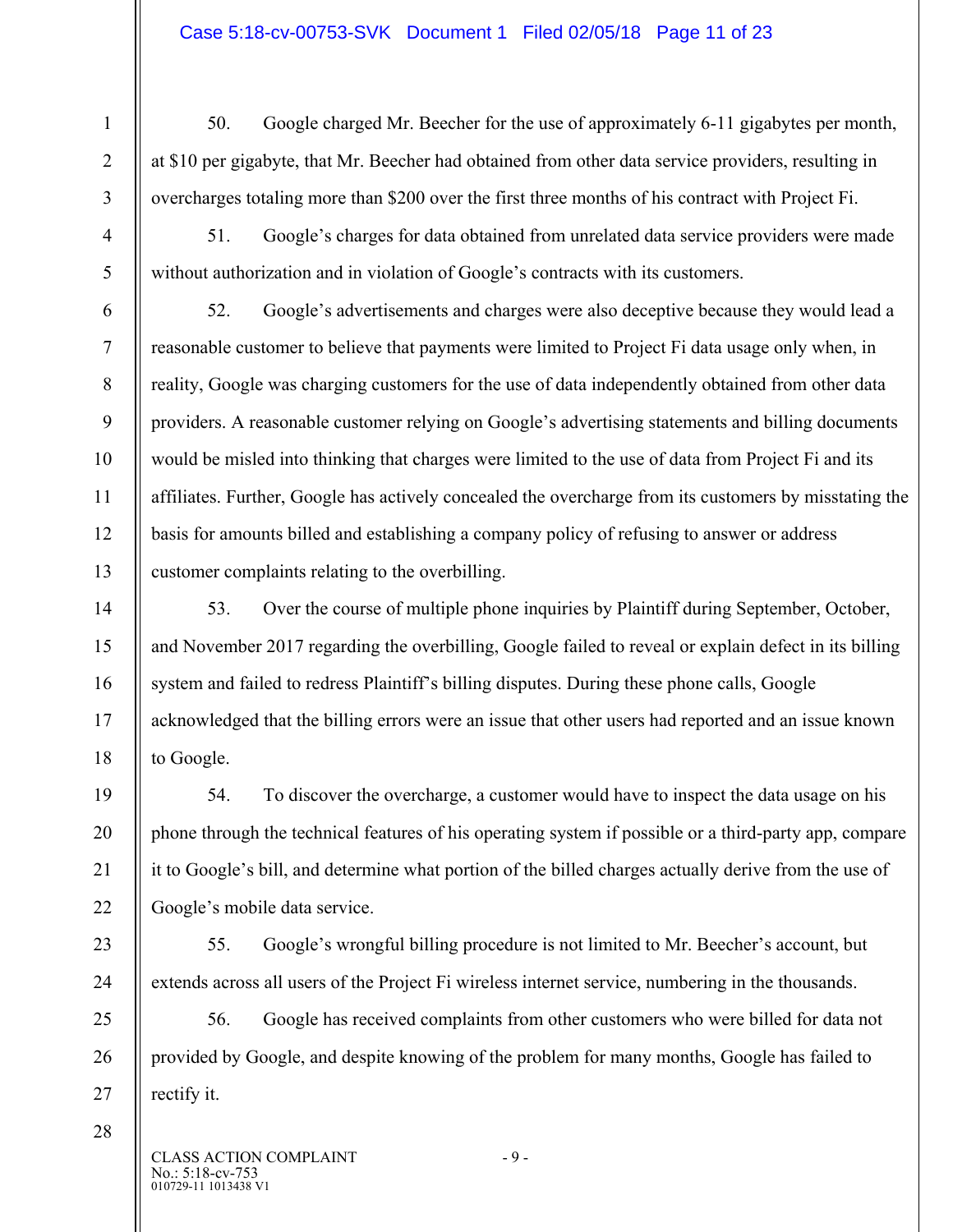### Case 5:18-cv-00753-SVK Document 1 Filed 02/05/18 Page 12 of 23

會生儿

57. For example, in February 2017, a customer with the username arthurjguy reported on Reddit.com, in the subreddit /r/ProjectFi, that Google was overbilling him by several gigabytes each month. The customer contacted Google's customer support department, but Google failed to identify the source of the problem or rectify it. An excerpt from this subreddit appears below:

I'm still being over-billed no matter how you

hit them, last month Fi said she used 7 GIGS.

| $\equiv$ | My data billing with Fi is ALWAYS wrong sell ProjectFi<br>Submitted 11 months ago by arthuriguy                                                                                            |  |  |
|----------|--------------------------------------------------------------------------------------------------------------------------------------------------------------------------------------------|--|--|
|          | I'm 6 days into my billing cycle                                                                                                                                                           |  |  |
|          | • My android settings say that I have used 484 MB of cell data<br>• The FI app says that I have used 601 MB of cell data<br>• The Fi website says this device has used 1.53 GB             |  |  |
|          | Now, I do have 400 MB carried over from the previous billing cycle, but even with that,<br>slice it. If it's off this bad a week in, it's going to get worse by the time my cycle is over. |  |  |
|          | My fiance and I both had 2 GB limits with T-mobile for the last 5 years and never once<br>There's no way.                                                                                  |  |  |

20 comments share save hide report

58. As recently as January 2018, another customer named William Michael Cunningham reported in an online Project Fi Help Forum that he was being billed for data usage well in excess of the mobile data accessed on his phone, as recorded by his phone's data usage meter, going back at least as far as March 2017. Mr. Cunningham opened at least nine separate cases with Google's customer support department. Despite his repeated complaints, Google failed to identify the source of the problem or rectify it. Excerpts from Mr. Cunningham's forum posts appear below:

| 20 | William Michael Cunningham said:                                                    |                                                                                                                                 |
|----|-------------------------------------------------------------------------------------|---------------------------------------------------------------------------------------------------------------------------------|
|    |                                                                                     | C % 63% @ 10:25<br>深度比                                                                                                          |
| 21 |                                                                                     | ø<br>Data usage<br>$\leftarrow$                                                                                                 |
| 22 |                                                                                     | Usage<br>2.0 GB mobile                                                                                                          |
| 23 |                                                                                     | data<br>Nov 20 - Dec 19                                                                                                         |
| 24 |                                                                                     | 2.03 GB<br>0B                                                                                                                   |
| 25 |                                                                                     | Data saver<br>On                                                                                                                |
| 26 |                                                                                     | Mobile<br>Mobile data                                                                                                           |
| 27 |                                                                                     | ٠<br>٠<br>Here is my mobile data use. Now, correct me if I am wrong, but I am not supposed to be getting charged for wifi data. |
| 28 |                                                                                     |                                                                                                                                 |
|    | <b>CLASS ACTION COMPLAINT</b><br>$-10-$<br>No.: 5:18-cv-753<br>010729-11 1013438 V1 |                                                                                                                                 |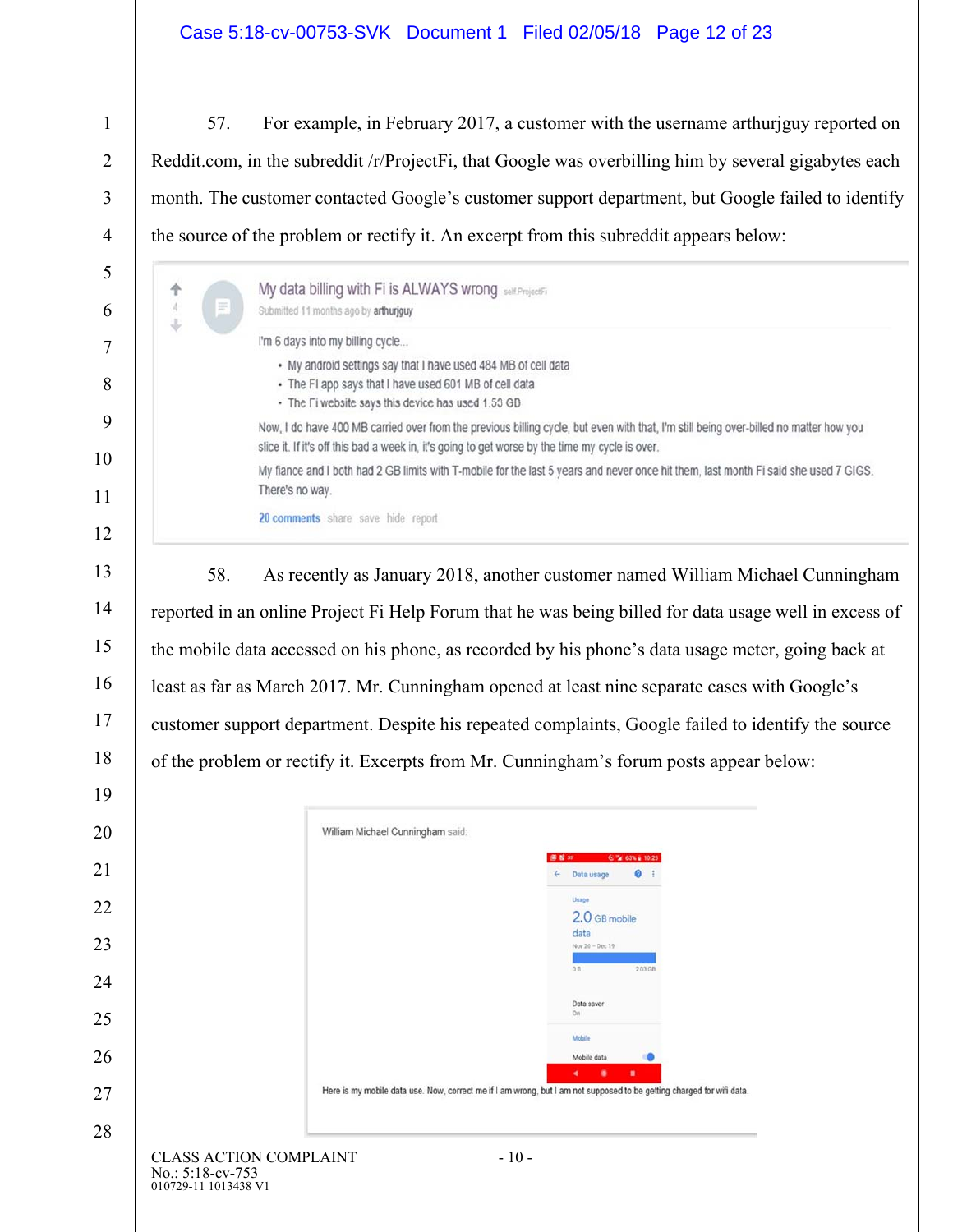|                | Case 5:18-cv-00753-SVK Document 1 Filed 02/05/18 Page 13 of 23                                                                               |
|----------------|----------------------------------------------------------------------------------------------------------------------------------------------|
|                |                                                                                                                                              |
| 1              | William Michael Cunningham said:                                                                                                             |
| $\overline{2}$ | 0720115189.20<br>P Q P<br>Wi-Fi data usage                                                                                                   |
| 3              | Nov 30 - Dec 28<br>differ from device accounting                                                                                             |
| 4              | 4.42 GB<br>Chrome<br>Google Play Store 2.21 Gill                                                                                             |
| 5              |                                                                                                                                              |
| 6              | 681 MB                                                                                                                                       |
| 7              | 475 MB<br>Firefox<br>"A 86% & 9:35                                                                                                           |
| 8              | Wi-Fi data usage<br>Nov 30 - Dec 28                                                                                                          |
| 9              | 10.32 GB used                                                                                                                                |
| 10             | 50%                                                                                                                                          |
| 11             | Nov 30<br>Comer deta accounting may<br>diffor from device socounting                                                                         |
| 12             | 4.42.08                                                                                                                                      |
| 13             | Here is my point: I am being charged for 10 gb of data when I only use 2 gb of data over mobile. In addition, I think the phone is hijacked, |
| 14             | <b>CLASS ACTION ALLEGATIONS</b><br>V.                                                                                                        |
| 15             | 59.<br>Plaintiff Gordon Beecher brings this action under Federal Rule of Civil Procedure                                                     |
| 16             | $23(b)(2)$ and $(b)(3)$ on his own behalf and on behalf of the following class of plaintiffs:                                                |
| 17             | All past and present subscribers of Google mobile data services                                                                              |
| 18             | who have been charged by Google for the use of data services<br>independently provided by third parties.                                     |
| 19             | 60.<br>The persons in the class are so numerous that individual joinder of all members is                                                    |
| 20             | impracticable under the circumstances of this case. Although the precise number of such persons is                                           |
| 21             | unknown, the exact size of the class is easily ascertainable as each class member can by identified by                                       |
| 22             | using Defendant's records. Plaintiff is informed and believes that there are many thousands of class                                         |
| 23             | members.                                                                                                                                     |
| 24             | 61.<br>There are common questions of law and fact specific to the class that predominate                                                     |
| 25             | over any questions affecting individual members, including:                                                                                  |
| 26<br>27       | Whether Google's contract allows for it to charge for data services independently<br>(a)<br>provided by third parties;                       |
| 28             | Whether Google overcharges its Project Fi subscribers;<br>(b)                                                                                |
|                | <b>CLASS ACTION COMPLAINT</b><br>$-11-$<br>No.: 5:18-cv-753<br>010729-11 1013438 V1                                                          |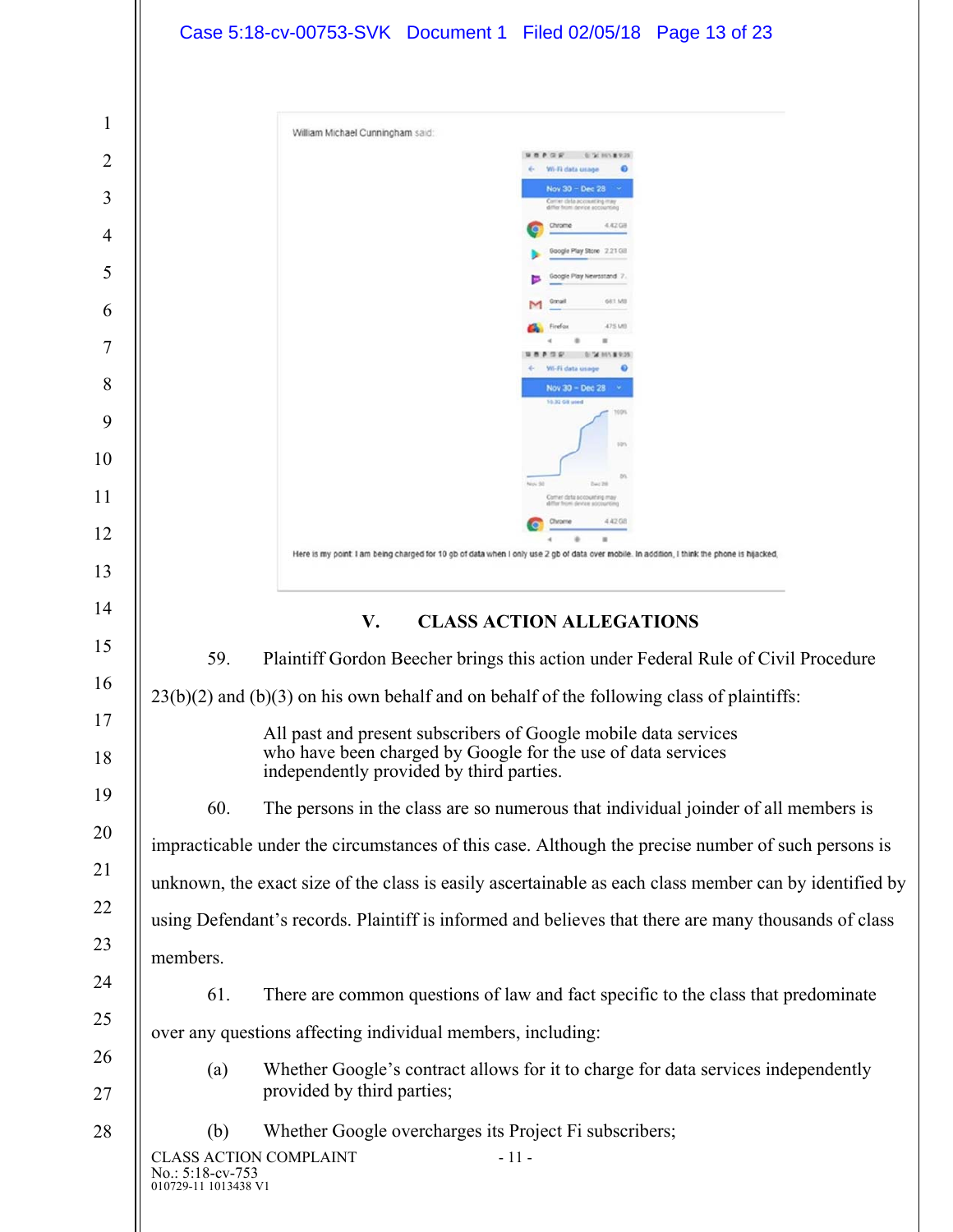|                  | Case 5:18-cv-00753-SVK Document 1 Filed 02/05/18 Page 14 of 23                                                                                                                                                                        |
|------------------|---------------------------------------------------------------------------------------------------------------------------------------------------------------------------------------------------------------------------------------|
| (c)              | Whether such overcharges breach Google's contracts with its subscribers;                                                                                                                                                              |
| (d)              | Whether Google concealed its billing problem from its subscribers;                                                                                                                                                                    |
| (e)              | Whether Google misrepresented its billing practices to subscribers;                                                                                                                                                                   |
| (f)              | Whether Google's misrepresentations and omissions regarding its billing practices<br>were likely to deceive a reasonable person in violation of the CLRA, Cal. Civ. Code<br>§1750 et seq.;                                            |
| (g)              | Whether Google violated the unlawful prong of the UCL, Cal. Bus. & Prof. Code<br>§17200 et seq., by its violation of the CLRA;                                                                                                        |
| (h)              | Whether Google's misrepresentations and omissions regarding its billing practices<br>were likely to deceive a reasonable person in violation of the fraudulent prong of the<br>UCL;                                                   |
| (i)              | Whether Google's business practices, including the marketing and sale of Project Fi<br>services, offend established public policy and cause harm to consumers that greatly<br>outweighs any benefits associated with those practices; |
| (j)              | Whether Google's misrepresentations and omissions regarding its billing practices<br>were likely to deceive a reasonable person in violation of the FAL, Cal. Bus. & Prof.<br>Code $§17500$ et seq.;                                  |
| (k)              | Whether Google breached its Project Fi subscriber contracts regarding its billing<br>practices;                                                                                                                                       |
| (1)              | Whether Plaintiff and class members are entitled to damages, restitution,<br>restitutionary disgorgement, equitable relief, and/or other relief; and                                                                                  |
| (m)              | The amount and nature of such relief to be awarded to Plaintiff and the class.                                                                                                                                                        |
| 62.              | Plaintiff's claims are typical of the class's claims, as they arise out of the same course                                                                                                                                            |
|                  | of conduct and the same legal theories as the rest of the class, and Plaintiff challenges the practices                                                                                                                               |
|                  | and course of conduct engaged in by Defendant with respect to the class as a whole.                                                                                                                                                   |
| 63.              | Excluded from both classes are Defendant, its employees, co-conspirators, officers,                                                                                                                                                   |
|                  | directors, legal representatives, heirs, successors, and wholly or partly owned subsidiaries or                                                                                                                                       |
|                  | affiliated companies; class counsel and their employees; and the judicial officers and associated court                                                                                                                               |
|                  | staff assigned to this case.                                                                                                                                                                                                          |
| 64.              | Plaintiff will fairly and adequately protect the interests of the class. He will vigorously                                                                                                                                           |
|                  | pursue the claims and has no antagonistic conflicts. Plaintiff has retained counsel who are able and                                                                                                                                  |
| No.: 5:18-cv-753 | CLASS ACTION COMPLAINT<br>$-12-$                                                                                                                                                                                                      |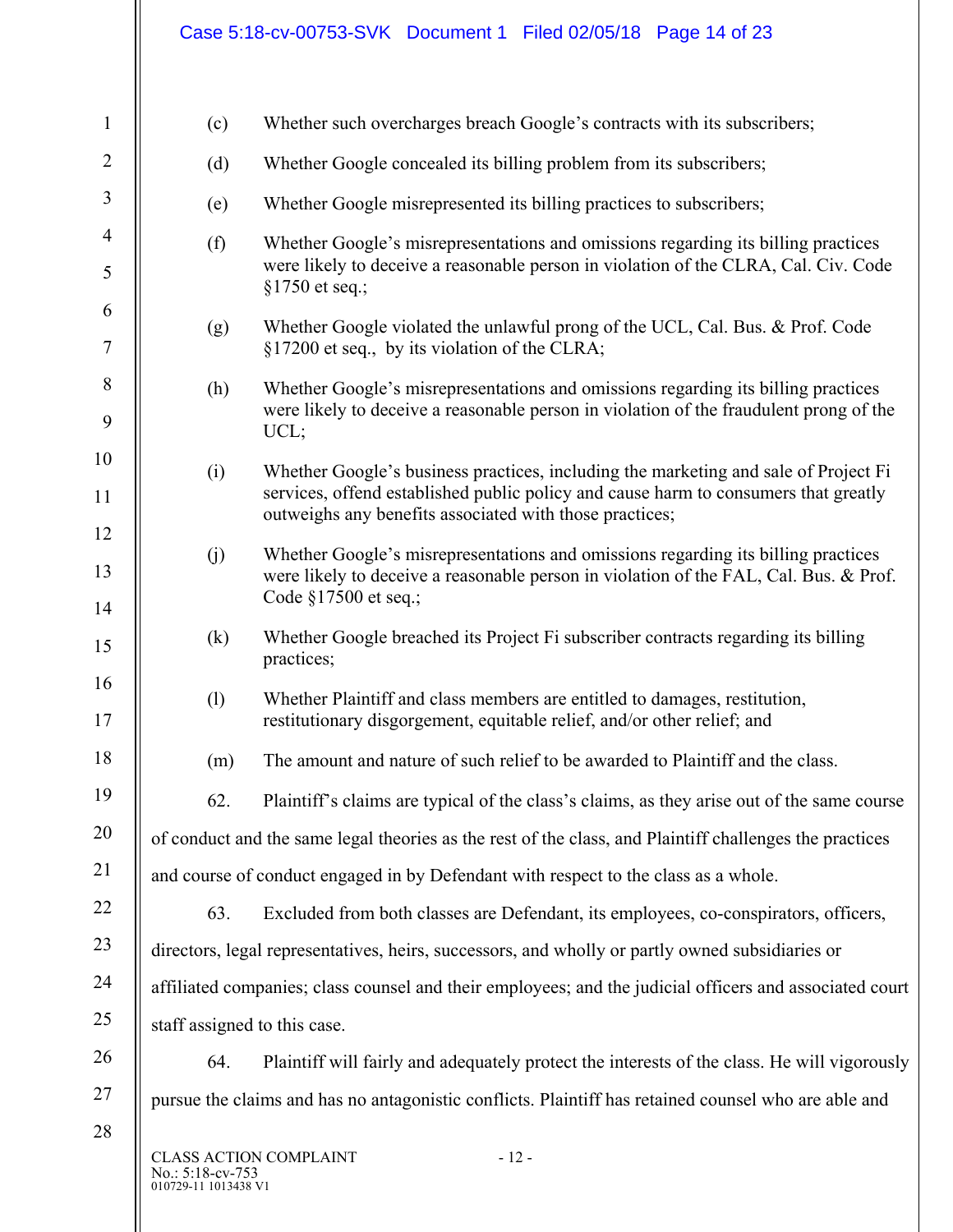#### Case 5:18-cv-00753-SVK Document 1 Filed 02/05/18 Page 15 of 23

experienced class action litigators and are familiar with representing plaintiffs in large-scale consumer and commercial claims.

65. Google has acted or refused to act on grounds that apply generally to both classes, and final injunctive relief or corresponding declaratory relief is appropriate respecting the class as a whole. A class action is also appropriate because Google has acted and refused to take steps that are, upon information and belief, generally applicable to thousands of individuals, thereby making injunctive relief appropriate with respect to both classes as a whole.

66. Questions of law or fact common to class members predominate over any questions affecting only individual members. Resolution of this action on a class-wide basis is superior to other available methods and is a fair and efficient adjudication of the controversy because in the context of this litigation no individual class member can justify the commitment of the large financial resources to vigorously prosecute a lawsuit against Google. Separate actions by individual class members would also create a risk of inconsistent or varying judgments, which could establish incompatible standards of conduct for Google and substantially impede or impair the ability of class members to pursue their claims. It is not anticipated that there would be difficulties in managing this case as a class action.

67. Plaintiff reserves the right to amend all class allegations as appropriate, and to request any state law subclasses or other subclasses if necessary, upon completion of class-related discovery and motions for class certification.

68. California law governs the claims of Plaintiff and the class because Google's Terms of Service provide, "The laws of California, U.S.A., excluding California's conflict of laws rules, will apply to any disputes arising out of or relating to these terms or the [Project Fi] Services."

### **VI. CLAIMS FOR RELIEF**

#### **COUNT I VIOLATIONS OF THE CONSUMER LEGAL REMEDIES ACT (CAL. CIV. CODE § 1750, ET SEQ.)**

69. Plaintiff incorporates the allegations set forth above as if fully set forth herein.

70. Defendant is a "person" under Cal. Civ. Code § 1761(c).

010729-11 1013438 V1 CLASS ACTION COMPLAINT - 13 -No.: 5:18-cv-753

1

2

3

4

5

6

7

8

9

10

11

12

13

14

15

16

17

18

19

20

21

22

23

24

25

26

27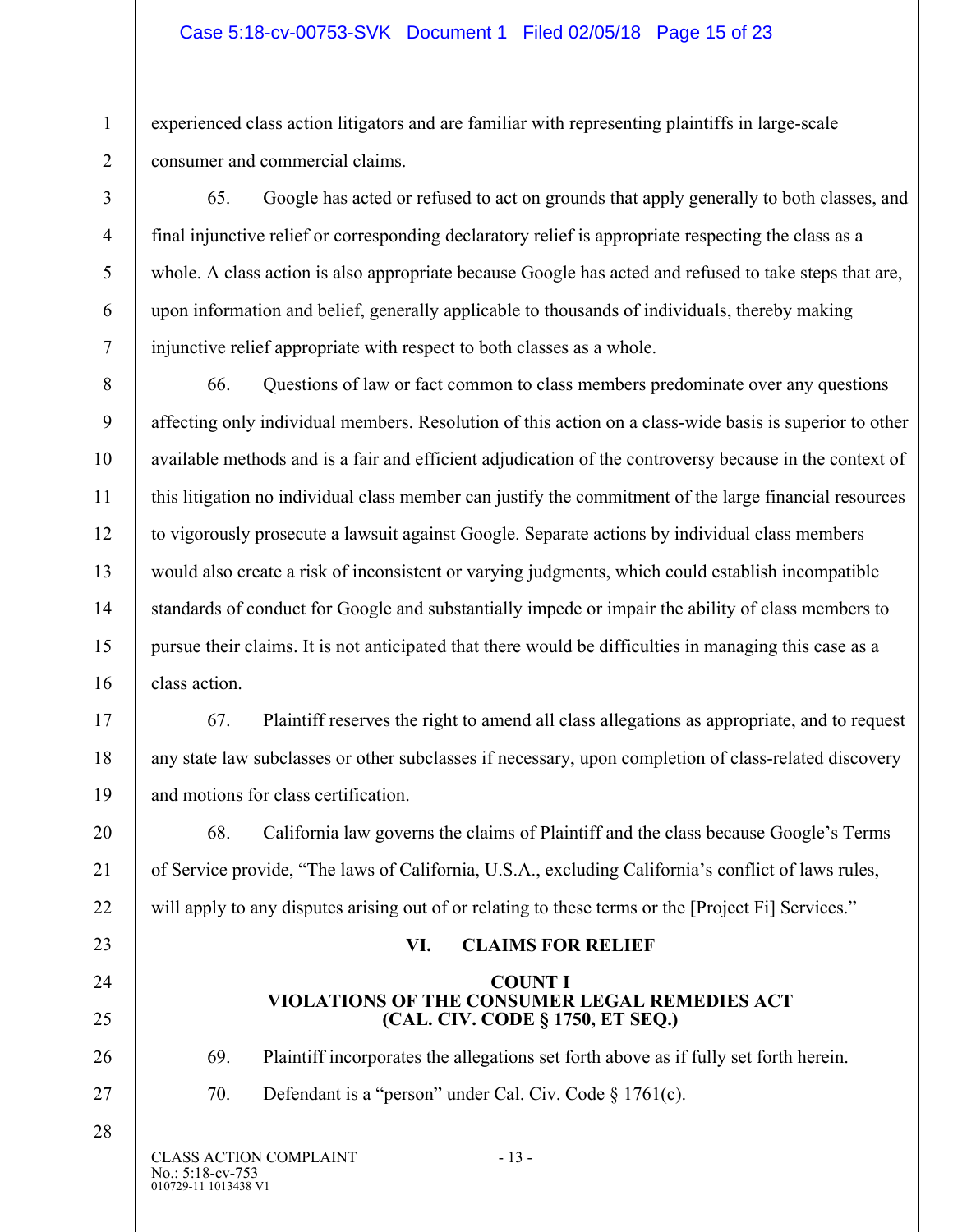2

3

4

5

6

7

8

9

10

11

12

13

14

15

16

17

18

19

20

21

22

23

24

25

71. Plaintiff is a "consumer," as defined by Cal. Civ. Code § 1761(d), who purchased the Project Fi service.

72. Plaintiff has filed concurrently with this Complaint an affidavit that shows venue in this District is proper, as required by Cal. Civ. Code  $\S$  1780(d).

73. Google participated in unfair or deceptive acts or practices that violated the Consumer Legal Remedies Act ("CLRA"), Cal. Civ. Code § 1750, et seq., as described above and below. Defendant is directly liable for these violations of law.

74. By failing to disclose and actively concealing the Project Fi overcharges, and by misrepresenting that consumers would be charged only for data services provided through Google's service, Google engaged in deceptive business practices prohibited by the CLRA, Cal. Civ. Code § 1750, et seq., including (1) representing that Project Fi has characteristics, uses, benefits, and qualities which it does not have, (2) representing that the Project Fi service is of a particular standard, quality, and grade when it is not, (3) advertising Project Fi with the intent not to bill customers for the service as advertised, (4) representing that a transaction involving Project Fi confers or involves rights, remedies, and obligations which it does not, and (5) representing that the subject of a transaction involving Project Fi has been supplied in accordance with a previous representation when it has not.

75. As alleged above, Google made numerous material statements about the accuracy and scope of charges for its service that were either false or misleading. Each of these statements contributed to the deceptive context of Google's unlawful advertising and representations as a whole.

76. Google knew that the Project Fi service was miscalculating data usage and overcharging customers and was not suitable for providing mobile data on a pay-as-you-go basis to customers to the extent represented in promotional materials. Numerous consumers have complained to Google about this issue over a period of many months. Google nevertheless failed to disclose the defects in its service despite having a duty to do so.

010729-11 1013438 V1 26 27 28 CLASS ACTION COMPLAINT - 14 -No.: 5:18-cv-753 77. A reasonable consumer would not have paid as much as he or she did for Project Fi if Google had disclosed (i) that Google overcharged customers; (ii) that Google charged customers for the use of data service provided independently of Google; (iii) that Google was aware of and not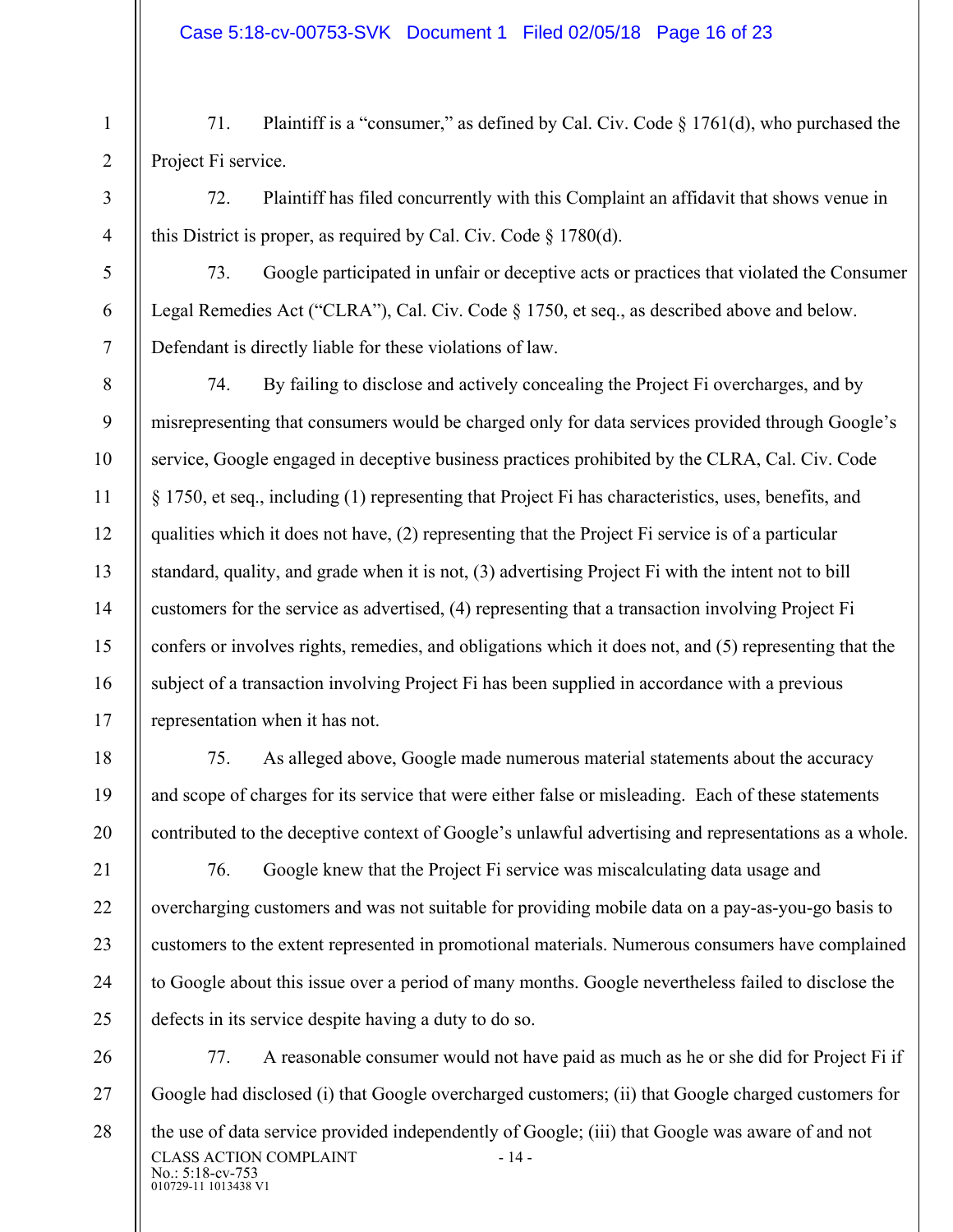# Case 5:18-cv-00753-SVK Document 1 Filed 02/05/18 Page 17 of 23

| 1              | adequately investigating its billing problems; and (iv) that Google did not comply with promotional    |                                                                                                      |  |
|----------------|--------------------------------------------------------------------------------------------------------|------------------------------------------------------------------------------------------------------|--|
| $\overline{2}$ | statements regarding its billing system. Google has wrongfully billed customers and collected          |                                                                                                      |  |
| $\overline{3}$ | payment for services that customers obtained independently from third parties.                         |                                                                                                      |  |
| $\overline{4}$ | 78.<br>Google owed Plaintiff a duty to disclose the defective nature of the Project Fi system,         |                                                                                                      |  |
| 5              |                                                                                                        | including its miscalculation of data usage and overcharges because Google:                           |  |
| 6              |                                                                                                        | a. Possessed exclusive knowledge of the defects causing Project Fi to miscalculate data              |  |
| $\tau$         |                                                                                                        | usage and overcharge customers;                                                                      |  |
| 8              |                                                                                                        | b. Intentionally concealed the unlawful and misleading way in which customers were                   |  |
| 9              |                                                                                                        | billed through a deceptive marketing campaign; and/or                                                |  |
| 10             | c.                                                                                                     | Made incomplete representations about the quality and reliability of the billing                     |  |
| 11             |                                                                                                        | system, while purposefully withholding material facts from Plaintiff that contradicted               |  |
| 12             |                                                                                                        | these representations.                                                                               |  |
| 13             | 79.                                                                                                    | Whether or not Google accurately bills for data usage is a fact that a reasonable                    |  |
| 14             | consumer would consider important in selecting a mobile data service. When Plaintiff subscribed to     |                                                                                                      |  |
| 15             | Project Fi, he reasonably expected to be billed by Google for Project Fi-provided data only and not    |                                                                                                      |  |
| 16             | for data usage provided independently by other data services.                                          |                                                                                                      |  |
| 17             | 80.                                                                                                    | As a current Project Fi subscriber, Plaintiff faces an increased risk of future property             |  |
| 18             |                                                                                                        | loss that would not be present if Google had not marketed and sold its defective Project Fi service. |  |
| 19             |                                                                                                        | 81. Google's unfair or deceptive acts or practices were likely to and did in fact deceive            |  |
| 20             | reasonable consumers, including Plaintiff, about the billing practices.                                |                                                                                                      |  |
| 21             | 82.                                                                                                    | As a result of its violations of the CLRA detailed above, Google caused actual                       |  |
| 22             | damage to Plaintiff and, if not stopped, will continue to harm Plaintiff.                              |                                                                                                      |  |
| 23             | 83.                                                                                                    | There is no adequate remedy at law for Google's continued overbilling for Project Fi                 |  |
| 24             | services in violation of the CLRA, and these violations present a continuing risk to Plaintiff as well |                                                                                                      |  |
| 25             | as to the general public.                                                                              |                                                                                                      |  |
| 26             | 84.                                                                                                    | On or about February 5, 2018, Plaintiff sent a notice and demand letter via certified                |  |
| 27             | mail to Google's principal place of business in California, thereby satisfying Cal. Civ. Code §        |                                                                                                      |  |
| 28             | No.: 5:18-cv-753<br>010729-11 1013438 V1                                                               | CLASS ACTION COMPLAINT<br>$-15-$                                                                     |  |

 $\parallel$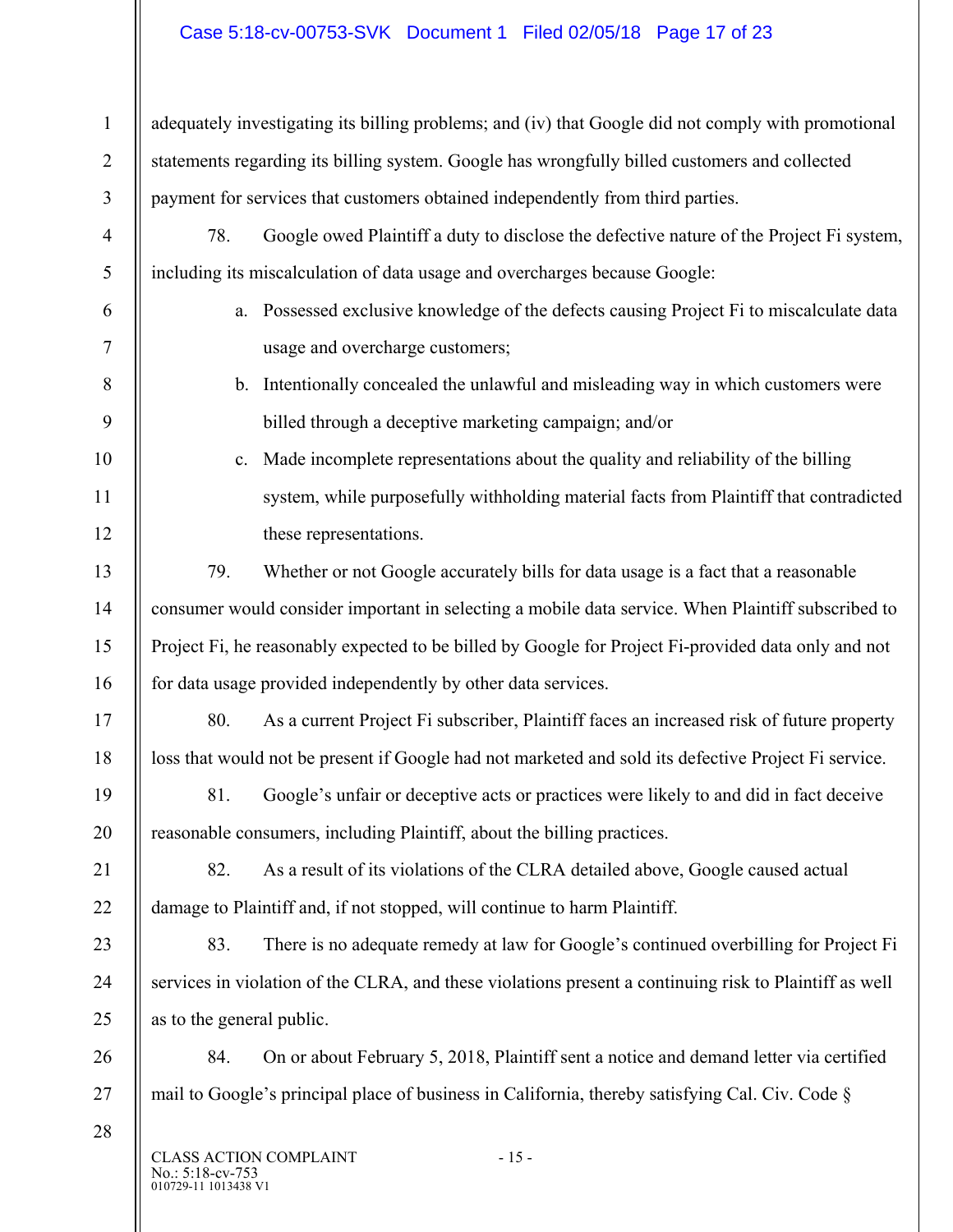1782(a). After thirty days have passed without Google's taking, or agreeing to take, appropriate corrective measures, Plaintiff may amend to seek damages on this claim.

85. Pursuant to Cal. Civ. Code § 1780(a), Plaintiff seeks monetary relief against Google measured as the greater of (a) actual damages in an amount to be determined at trial and (b) statutory damages in the amount of \$1,000 for each plaintiff and each member of the class they seek to represent.

86. Plaintiff also seeks punitive damages against Google because Google carried out despicable conduct with willful and conscious disregard of the rights of others. Google intentionally and willfully misrepresented the accuracy of its billing system and concealed material facts that only it knew, all to avoid the expense and public relations nightmare of correcting a flaw in its mobile data plan that it repeatedly promised Plaintiff was reliable, accurate, and affordable. Google is fully aware of the way its billing system operates, the amount of data access that Google's service provides to a given customer, and whether the billing system calculates monthly charges based only upon that data or also based upon data provided independently by other services. Google's unlawful conduct constitutes malice, oppression, and fraud warranting punitive damages.

87. Plaintiff further seeks an order enjoining Google's unfair or deceptive acts or practices, restitution, punitive damages, costs of Court, attorney's fees under Cal. Civ. Code § 1780(e), and any other just and proper relief available under the CLRA.

#### **COUNT II VIOLATION OF THE CALIFORNIA UNFAIR COMPETITION LAW (CAL. BUS. & PROF. CODE § 17200, ET SEQ.)**

1

2

3

4

5

6

7

8

9

10

11

12

13

14

15

16

17

18

19

20

21

22

23

24

25

26

88. Plaintiff realleges and incorporates by reference all paragraphs alleged herein.

89. Plaintiff asserts this claim on behalf of himself and members of the Class on behalf of all persons or entities that purchased the Project Fi mobile data service.

90. California Business and Professions Code section 17200 prohibits any "unlawful, unfair, or fraudulent business act or practices." Google has engaged in unlawful, fraudulent, and unfair business acts and practices in violation of the UCL.

27 28

> 010729-11 1013438 V1 CLASS ACTION COMPLAINT - 16 -No.: 5:18-cv-753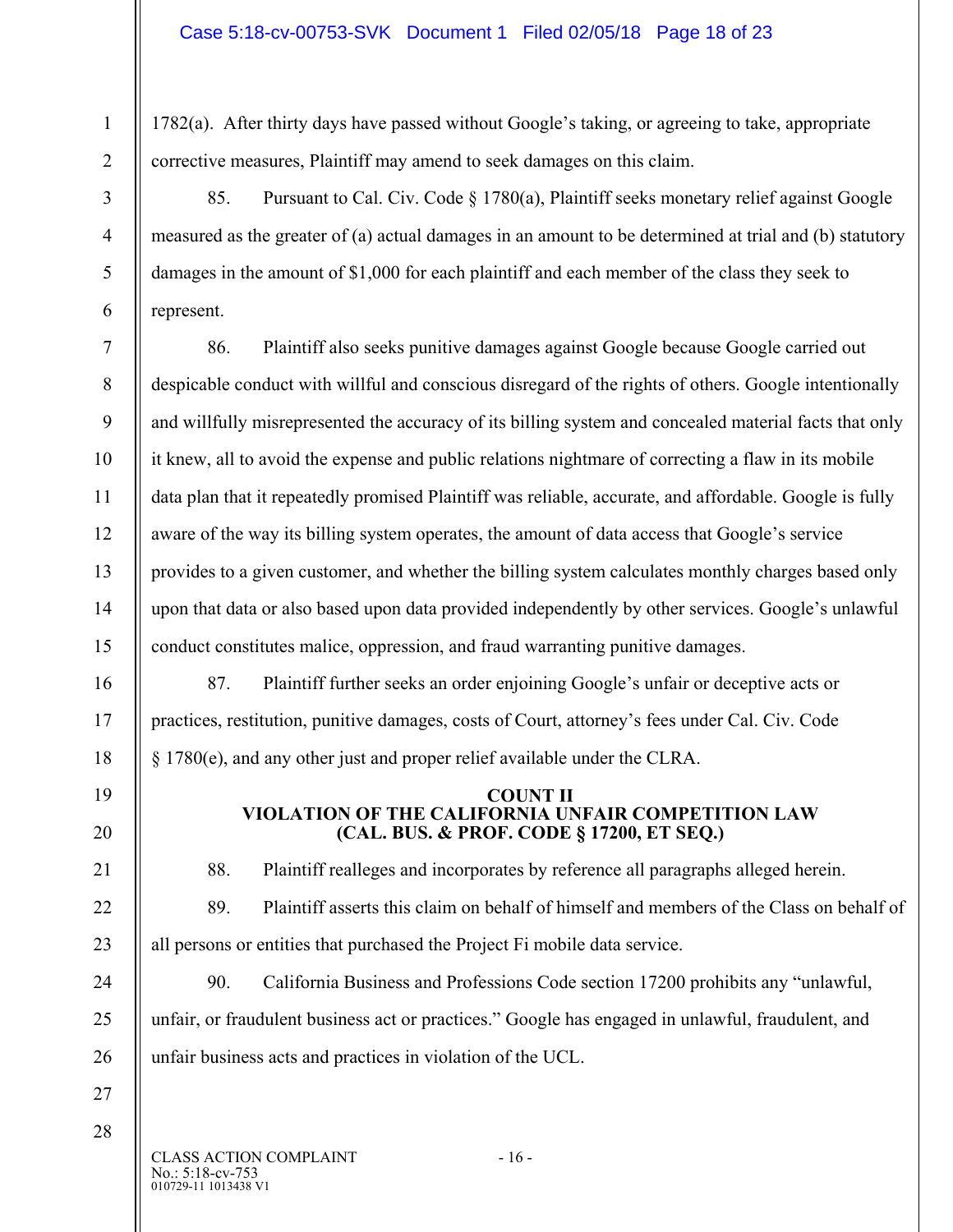2

3

4

5

6

7

8

9

10

11

12

13

14

15

16

17

18

19

20

21

22

91. Google has violated the unlawful prong of section 17200 by its violations of the Consumer Legal Remedies Act, CAL. CIV. CODE § 1750, et seq., as set forth in Count I by the acts and practices set forth in this Complaint.

92. Google has violated the fraudulent prong of section 17200 because the misrepresentations and omissions regarding the billing system as set forth in this Complaint were likely to deceive a reasonable consumer, and the information would be material to a reasonable consumer.

93. Google has violated the unfair prong of section 17200 because the acts and practices set forth in the Complaint, including the marketing and sale of services that miscalculate data usage and overbill customers, and Google's failure to adequately investigate, disclose and remedy, offend established public policy, and because the harm they cause to consumers greatly outweighs any benefits associated with those practices. Google's conduct has also impaired competition within the mobile data market and has prevented Plaintiff from making fully informed decisions about whether to purchase Project Fi services and/or the price to be paid to purchase Project Fi services.

94. Plaintiff has suffered an injury in fact, including the loss of money or property, because of Google's unfair, unlawful and/or deceptive practices. As set forth in the allegations above, in purchasing Project Fi services, Plaintiff relied on the misrepresentations and/or omissions of Google with respect to how Google tracks and bills data usage. Google's representations turned out not to be true because Google tracks and bills for data service provided independently by third parties. Had Plaintiff known this he would not have subscribed to Project Fi and/or paid as much for it. Moreover, Google has wrongfully billed Plaintiff and collected payment for services independently provided by third parties.

010729-11 1013438 V1 23 24 25 26 27 28 CLASS ACTION COMPLAINT - 17 -No.: 5:18-cv-753 95. All of the wrongful conduct alleged herein occurred, and continues to occur, in the conduct of Google's business. Google's wrongful conduct is part of a pattern or generalized course of conduct that is still perpetuated and repeated, both in the State of California and nationwide. Google is fully aware of the way its billing system operates, the amount of data that Google and its partners provide to a given customer, and whether the billing system calculates monthly charges based only upon that data or also based upon data independently provided by other services.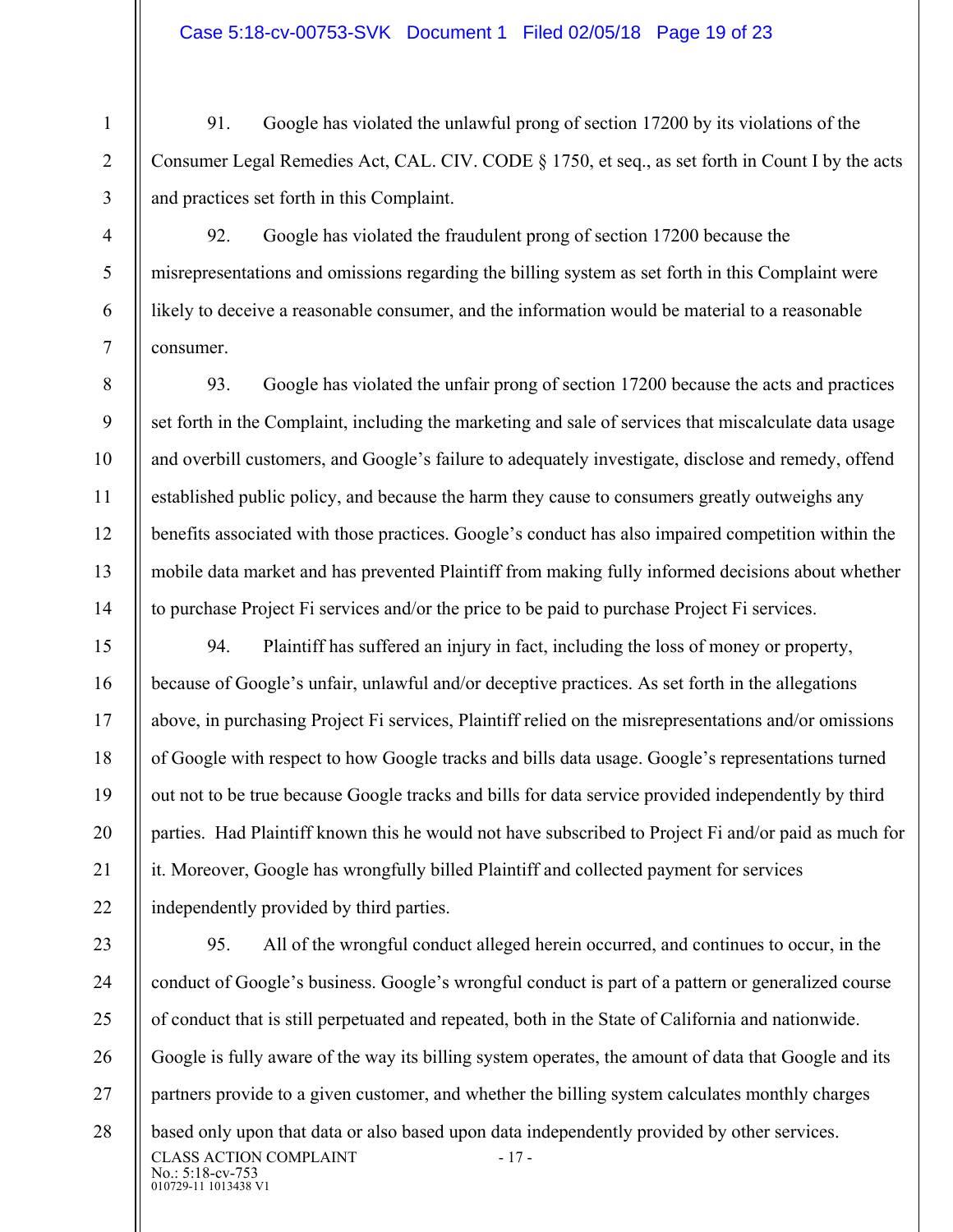2

3

4

5

6

7

8

9

10

11

12

13

14

15

16

17

18

19

20

21

22

23

24

25

26

Numerous consumers have complained to Google about this problem over a period of many months, but Google has failed to rectify it.

96. Plaintiff requests that this Court enter such orders or judgments as may be necessary to enjoin Google from continuing their unfair, unlawful, and/or deceptive practices, and to restore to Plaintiff and members of the Class any money Google acquired by unfair competition, including restitution and/or restitutionary disgorgement, as provided in CAL. BUS. & PROF. CODE § 17203 and CAL. CIV. CODE § 3345; and for such other relief set forth below.

#### **COUNT III VIOLATION OF THE CALIFORNIA FALSE ADVERTISING LAW (CAL. BUS. & PROF. CODE § 17500, ET SEQ.)**

97. Plaintiff realleges and incorporates by reference all paragraphs alleged herein.

98. Plaintiff asserts this claim on behalf of themselves and members of the Class on behalf of any person or entity that purchased Project Fi services.

99. California Business and Professions Code § 17500 states: "It is unlawful for any ... corporation … with intent directly or indirectly to … perform services, professional or otherwise . . . to induce the public to enter into any obligation relating thereto, to make or disseminate or cause to be made or disseminated … from this state before the public in any state, in any newspaper or other publication, or any advertising device, … or in any other manner or means whatever, including over the Internet, any statement … which is untrue or misleading, and which is known, or which by the exercise of reasonable care should be known, to be untrue or misleading."

100. Google caused to be made or disseminated through California and the United States, through advertising, marketing and other publications, statements that were untrue or misleading, and which were known, or which by the exercise of reasonable care should have been known to Google, to be untrue and misleading to consumers and Plaintiff.

101. Google has violated section 17500 because the misrepresentations and omissions regarding its billing practices as set forth in this Complaint were material and likely to deceive a reasonable consumer.

010729-11 1013438 V1 27 28 CLASS ACTION COMPLAINT - 18 -No.: 5:18-cv-753 102. Plaintiff and members of the Class have suffered an injury in fact, including the loss of money or property, because of Google's unfair, unlawful and/or deceptive practices. In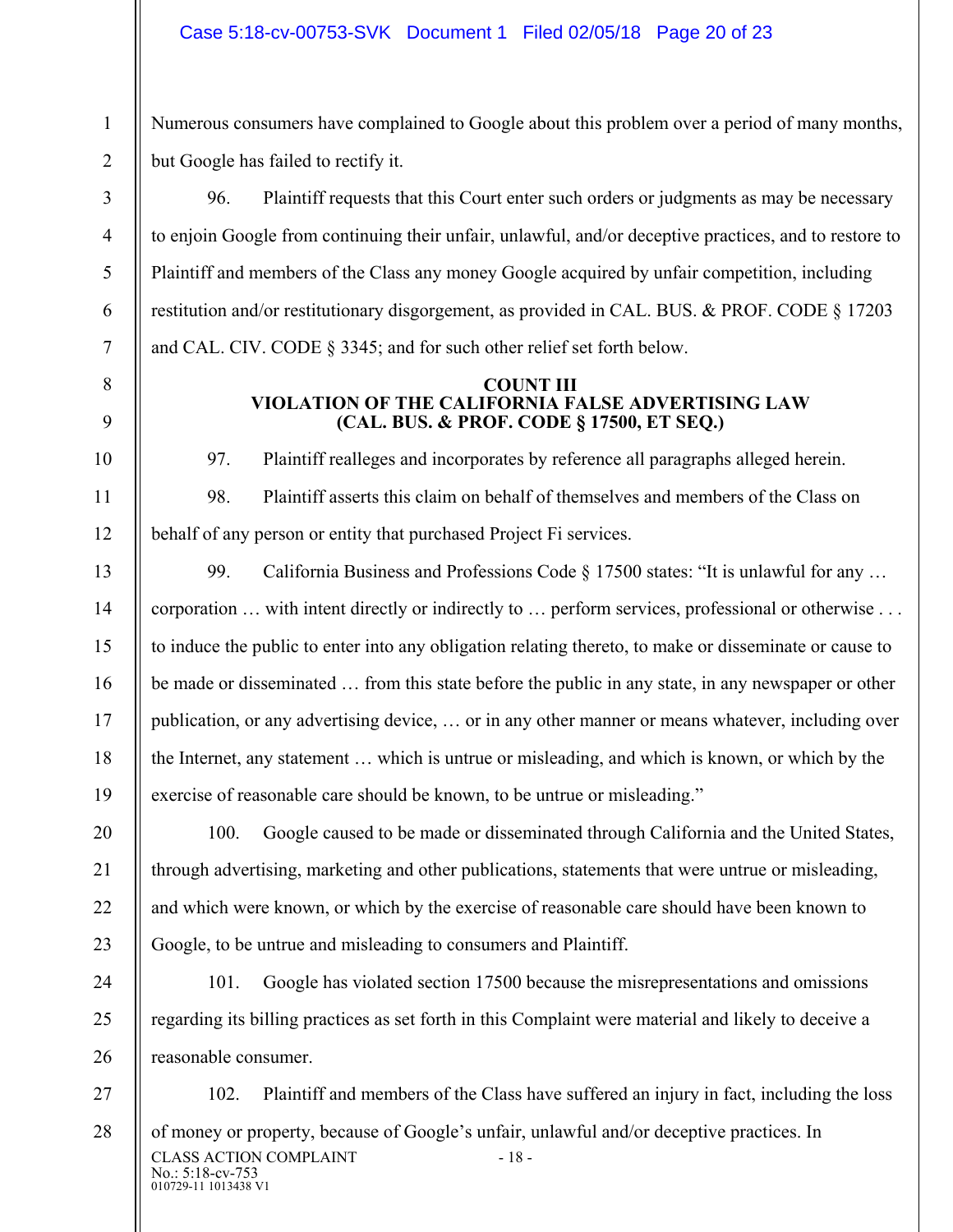#### Case 5:18-cv-00753-SVK Document 1 Filed 02/05/18 Page 21 of 23

subscribing to Project Fi, Plaintiff relied on the misrepresentations and/or omissions of Google with respect to the affordability of Project Fi and the accuracy of its billing practices. Google's representations turned out not to be true because Google tracks and bills for data service provided independently by third parties. Had Plaintiff known this, he would not have subscribed to Project Fi and/or paid as much for it. And Google has wrongfully billed Plaintiff and collected payment for services independently provided by third parties.

1

2

3

4

5

6

7

8

9

10

11

12

13

14

15

16

17

18

19

20

21

22

23

24

25

26

27

28

103. Accordingly, the Plaintiff overpaid for Project Fi and did not receive the benefit of his bargain.

104. All of the wrongful conduct alleged herein occurred, and continues to occur, in the conduct of Google's business. Google's wrongful conduct is part of a pattern or generalized course of conduct that is still perpetuated and repeated, both in the State of California and nationwide. Google is fully aware of the way its billing system operates, the amount of data that Google itself provides to a given customer, and whether the billing system calculates monthly charges based only upon that data or also based upon data independently provided by other services. Numerous consumers have complained to Google about this problem over a period of many months, but Google has failed to rectify it.

105. Plaintiff requests that this Court enter such orders or judgments as may be necessary to enjoin Google from continuing its unfair, unlawful, and/or deceptive practices and to restore to Plaintiff and members of the Class any money Google acquired by unfair competition, including restitution and/or restitutionary disgorgement, and for such other relief set forth below.

#### **COUNT IV BREACH OF CONTRACT**

106. Plaintiff incorporates by reference and reallege all paragraphs alleged herein.

107. This Count is asserted on behalf of those plaintiffs and class members who purchased Project Fi services.

108. By soliciting and obtaining Plaintiff's subscription to the Project Fi service, Google entered into a contract with Plaintiff.

109. The Project Fi Terms of Service form part of that contract and bind Google.

010729-11 1013438 V1 CLASS ACTION COMPLAINT - 19 -No.: 5:18-cv-753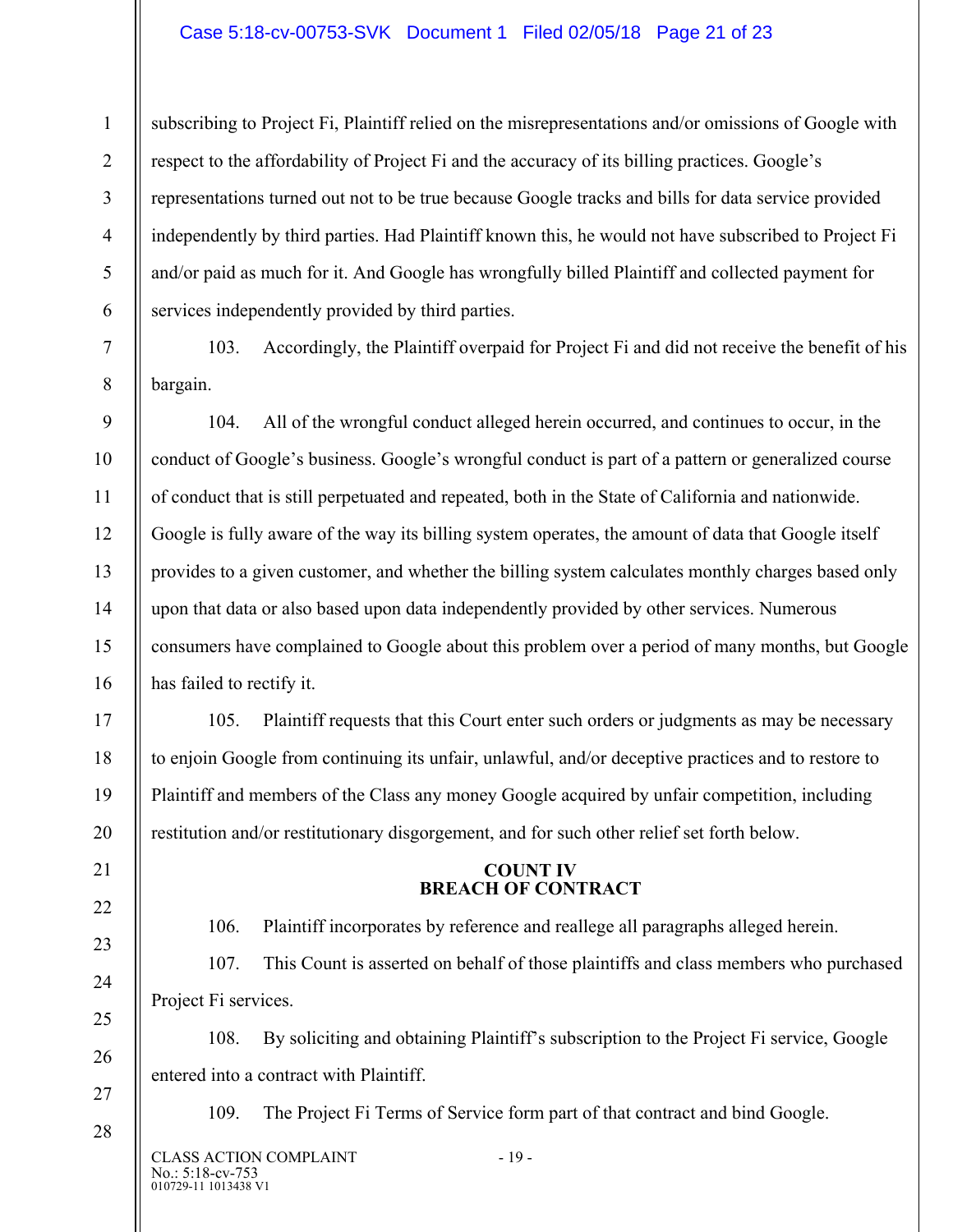# Case 5:18-cv-00753-SVK Document 1 Filed 02/05/18 Page 22 of 23

| $\mathbf{1}$     | 110.                                                                                                       | Through the Terms of Service, Google promises to bill its customers only for their use               |  |
|------------------|------------------------------------------------------------------------------------------------------------|------------------------------------------------------------------------------------------------------|--|
| $\overline{2}$   | of Google's products and services and requires users only to pay charges for the services they use.        |                                                                                                      |  |
| $\mathfrak{Z}$   | Through the Terms of Service, Google promises only to use information collected<br>111.                    |                                                                                                      |  |
| $\overline{4}$   |                                                                                                            | from devices to bill and collect payment for the Project Fi services.                                |  |
| $\mathfrak{S}$   | 112.                                                                                                       | Despite these express obligations, Google has tracked its customers' data usage across               |  |
| 6                |                                                                                                            | independent data services and billed its customers for the use of that data whether or not it was    |  |
| $\tau$           |                                                                                                            | provided through Google's mobile data service.                                                       |  |
| $\, 8$           | 113.                                                                                                       | Google has therefore breached the contract with Plaintiff and the class.                             |  |
| $\boldsymbol{9}$ | 114.                                                                                                       | Accordingly, the Plaintiff overpaid for Project Fi and did not receive the benefit of his            |  |
| 10               | bargain.                                                                                                   |                                                                                                      |  |
| 11               | 115.                                                                                                       | As a direct and proximate result of Google's breach of contract, Plaintiff and the                   |  |
| 12               | Class have been damaged in an amount to be determined at trial, which shall include, but is not            |                                                                                                      |  |
| 13               | limited to, all compensatory damages, incidental and consequential damages, and other damages              |                                                                                                      |  |
| 14               | allowed by law.                                                                                            |                                                                                                      |  |
| 15               | 116.                                                                                                       | There is no adequate remedy at law for Google's continued overbilling for mobile                     |  |
| 16               | data services in breach of its contract, and these breaches present a continuing risk to Plaintiff as well |                                                                                                      |  |
| 17               | as to the public. Numerous consumers have complained to Google about this problem over a period            |                                                                                                      |  |
| 18               | of many months, but Google has failed to rectify it.                                                       |                                                                                                      |  |
| 19               | 117.                                                                                                       | Plaintiff requests that this Court enter such orders or judgments as may be necessary                |  |
| 20               |                                                                                                            | to enjoin Google from continuing its breaches of contract and to restore to Plaintiff and members of |  |
| 21               | the Class any money Google acquired by way of breach, including restitution and/or restitutionary          |                                                                                                      |  |
| 22               | disgorgement, and for such other relief set forth below.                                                   |                                                                                                      |  |
| 23               | <b>PRAYER FOR RELIEF</b>                                                                                   |                                                                                                      |  |
| 24               | A.                                                                                                         | Injunctive relief, restitution, statutory, and punitive damages under the CLRA;                      |  |
| 25               | <b>B.</b>                                                                                                  | Restitution or restitutionary disgorgement as provided in Cal. Bus. & Prof. Code                     |  |
| 26               |                                                                                                            | § 17203 and Cal. Civ. Code § 3343;                                                                   |  |
| 27               | $C$ .                                                                                                      | Injunctive relief, restitution and appropriate relief under Cal. Bus. & Prof. Code                   |  |
| 28               | § 17500;                                                                                                   |                                                                                                      |  |
|                  | No.: 5:18-cv-753                                                                                           | <b>CLASS ACTION COMPLAINT</b><br>$-20-$                                                              |  |